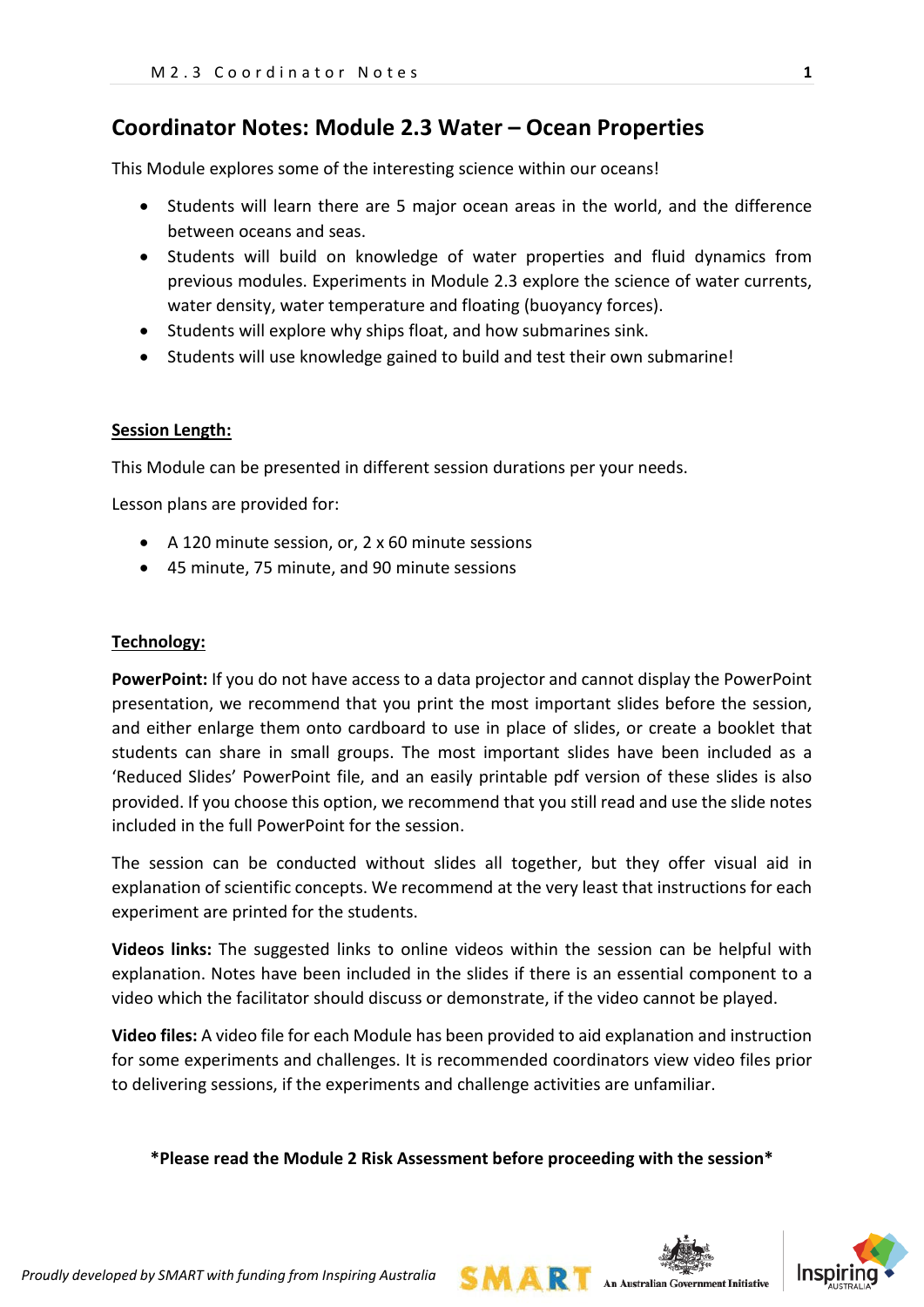| <b>Contents</b>                                                             | Page |
|-----------------------------------------------------------------------------|------|
| Module 2.3 Overview                                                         | 3    |
| Lesson Plan for Module 2.3 - 120 minute session, or, 2 x 60 minute sessions | 6    |
| Experiment E2.3.1 - Water Density (Temperature)                             | 9    |
| Experiment E2.3.2 - Water Density (Salt Content)                            | 10   |
| Experiment E2.3.3 - Float or Sink (Buoyancy)                                | 11   |
| Experiment E2.3.4 - Float or Sink (Salt Content)                            | 12   |
| Challenge M2.3 Submarine Challenge - Coordinator Notes                      | 13   |
| Challenge M2.3 Submarine Challenge - Planning and Design Sheet              | 14   |
| Challenge M2.3 Submarine Challenge - Score Sheet                            | 15   |
|                                                                             |      |
| Lesson Plan for Module 2.3 - 90 minute session                              | 17   |
| Lesson Plan for Module 2.3 - 75 minute session                              | 19   |
| Lesson Plan for Module 2.3 - 45 minute session                              | 21   |
|                                                                             |      |
| References                                                                  | 23   |
| Materials Required for Module 2.3 sessions                                  | 24   |



**SMART** An Australian Government Initiative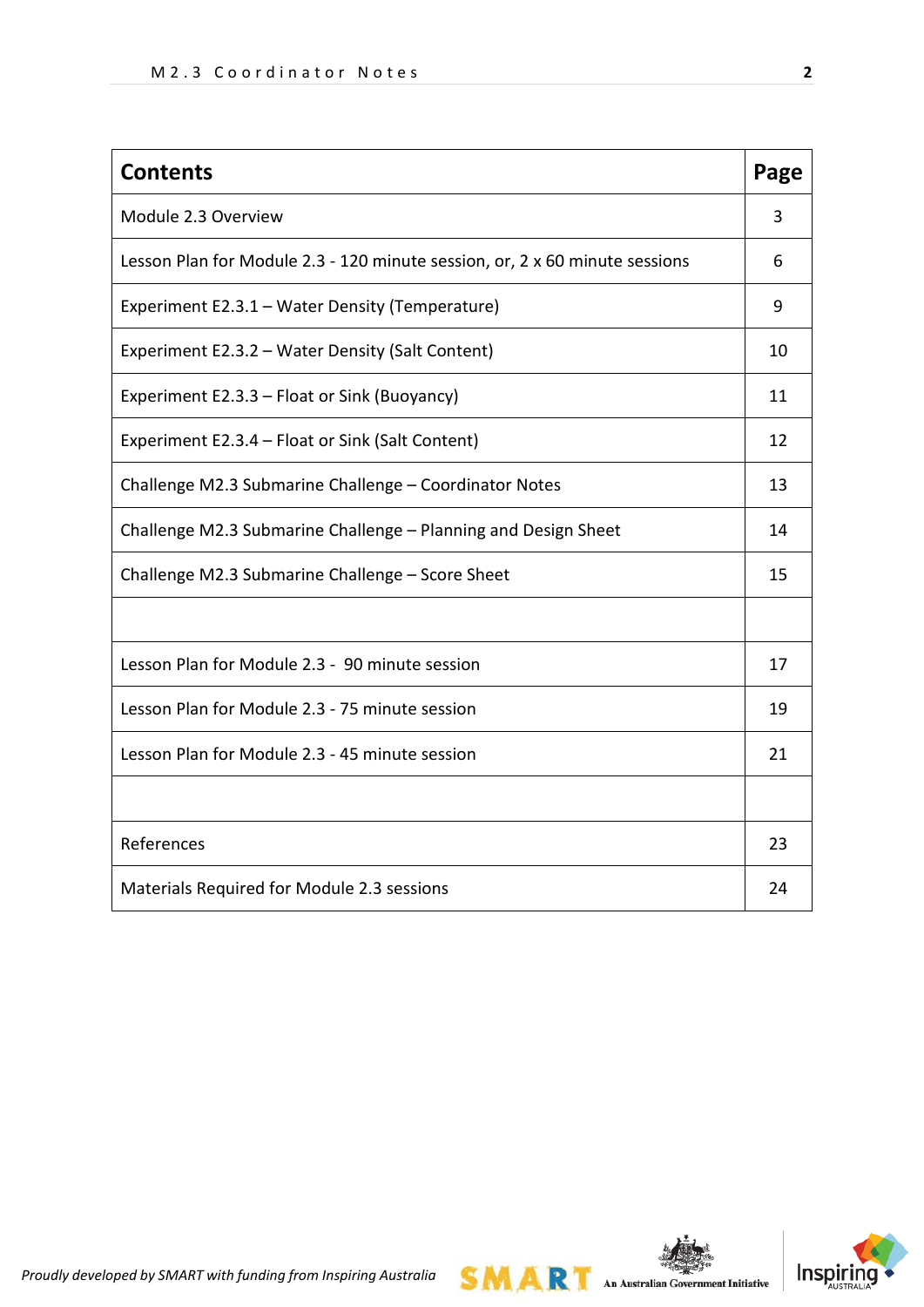# **Module 2.3 Water – Ocean Properties: Overview**

Begin the session by exploring what students already know about oceans. Have students visited a beach, have they swum in an ocean?

Encourage students to share what they know. Encourage students to use the scientific method (introduced in Module 1) to form hypotheses for their experiments in Module 2.

#### **Content overview:**

|                                                                     | <b>Session Duration</b> |           |        |        |
|---------------------------------------------------------------------|-------------------------|-----------|--------|--------|
| <b>Concept / Activity</b>                                           |                         | (minutes) |        |        |
|                                                                     | 120                     | 90        | 75     | 45     |
| <b>Oceans of the World</b>                                          |                         |           |        |        |
| Explore with students how vast the world's oceans are, introduce    | $\ast$                  | $\ast$    | $\ast$ | $\ast$ |
| the difference between oceans and seas.                             |                         |           |        |        |
| Experiment E2.3.4 Float or Sink - Salt Content                      |                         |           |        |        |
| A quick experiment to explore which objects float and sink, and,    | $\ast$                  |           |        |        |
| to discover differences between fresh water and salt water.         |                         |           |        |        |
| <b>Ocean Movements</b>                                              |                         |           |        |        |
| Introduce the ways oceans move. We see waves at the surface,        | ∗                       | ж         | ∗      |        |
| below the surface there are currents, and along the coast, tides.   |                         |           |        |        |
| <b>Ocean Currents</b>                                               |                         |           |        |        |
| Discuss the important role currents play in our oceans. Introduce   | $\ast$                  | $\ast$    | $\ast$ |        |
| the concept of surface and underwater currents.                     |                         |           |        |        |
| Experiment E2.3.1 Water Density - Temperature                       |                         |           |        |        |
| An exciting hands on experiment, exploring how warm and cold        | $\ast$                  | ∗         | ∗      |        |
| water interact and mix. Relate back to ocean currents.              |                         |           |        |        |
| <b>Water Density - Temperature</b>                                  |                         | ж         |        |        |
| Introduce the concept of 'density' and explore how cold and         | $\ast$                  |           | $\ast$ |        |
| warm water densities are different. Revisit matter/molecules.       |                         |           |        |        |
| Experiment E2.3.2 Water Density - Salt Content                      | $\ast$                  | ∗         | $\ast$ |        |
| An exciting hands on experiment, exploring how fresh and salty      |                         |           |        |        |
| water interact and mix.                                             |                         |           |        |        |
| <b>Water Density - Salt Content</b>                                 | $\ast$                  | ж         | $\ast$ |        |
| Reinforce the concept of 'density' and explore how fresh and        |                         |           |        |        |
| salty water densities are different. Relate back to ocean currents. |                         |           |        |        |
| <b>Ocean Transport</b>                                              | $\ast$                  | ∗         |        |        |
| Discuss how the ocean is an important mode of transport and         |                         |           |        |        |
| also a major source of food for the planet.                         |                         |           |        |        |
| <b>The Science of Floating</b>                                      | $\ast$                  | ж         | $\ast$ | $\ast$ |
| Explore ideas for how heavy ships can float. Introduce the          |                         |           |        |        |
| concept of buoyancy force, and Archimedes' Principle.               |                         |           |        |        |
| Experiment E2.3.3 - Buoyancy                                        |                         |           |        |        |
| An exciting hands on experiment, exploring buoyancy and             | $\ast$                  | ∗         |        |        |
| Archimedes Principle.                                               |                         |           |        |        |
|                                                                     |                         |           |        |        |

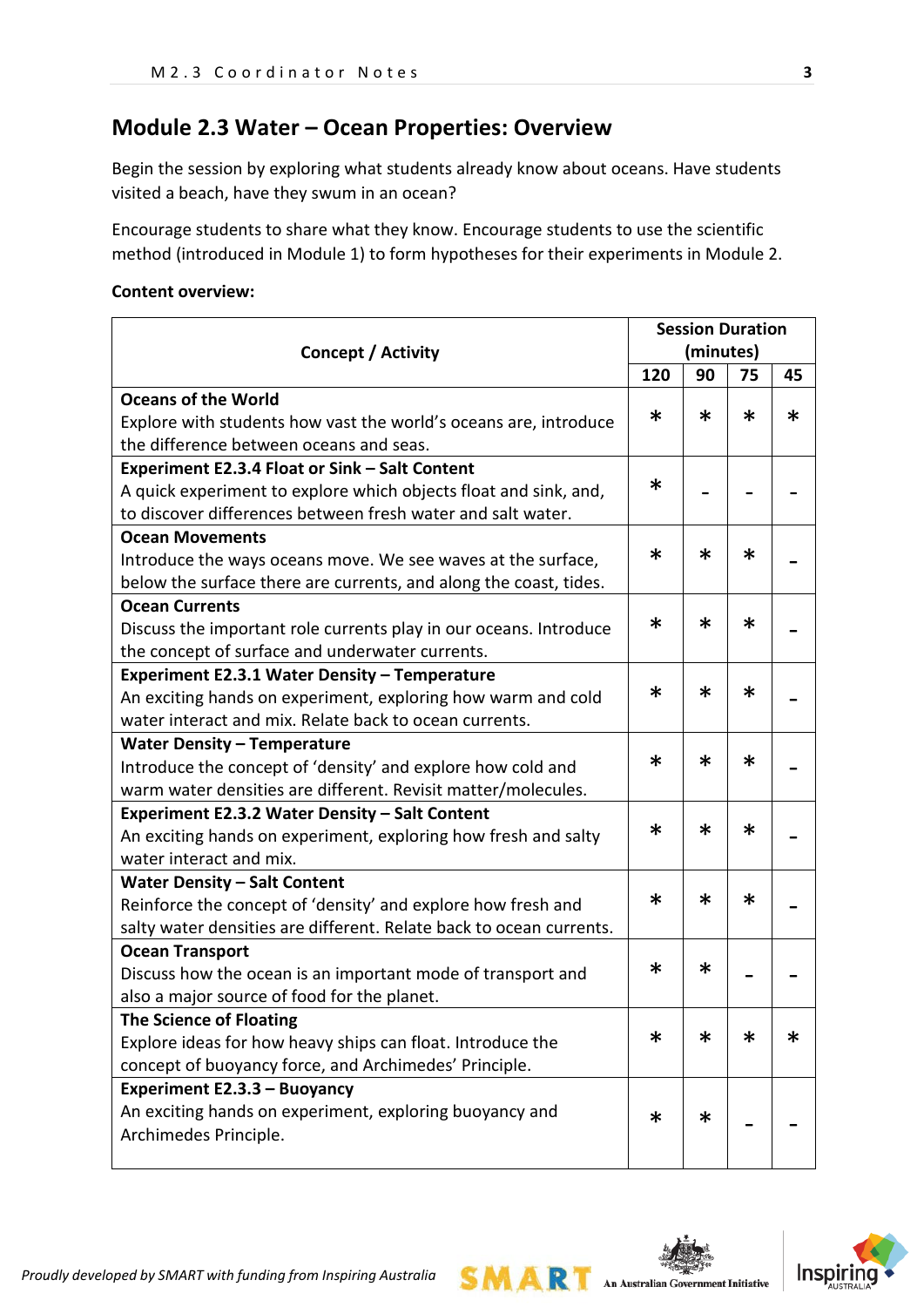| <b>Submarines</b>                                                    | $\ast$ |  |  |
|----------------------------------------------------------------------|--------|--|--|
| Explore ideas for how submarines can both float and sink.            |        |  |  |
| Introduce the concept of ballast material for density and stability. |        |  |  |
| <b>Submarine Challenge</b>                                           |        |  |  |
| Explores water density and buoyancy, providing free exploration      | $\ast$ |  |  |
| time to explore floating and sinking.                                |        |  |  |

#### **Slides:**

PowerPoint Slides are available to support the delivery of this module. Slides explain concepts visually, and include short, engaging videos relevant to the topic. A full list of slides and recommended inclusions for each session duration are provided in the table below. Appropriate slides are also noted in lesson plans for each duration.

|                         |                                                                                                                | <b>Session Duration</b> |           |        |        |
|-------------------------|----------------------------------------------------------------------------------------------------------------|-------------------------|-----------|--------|--------|
|                         | 'M 2.3 - Master Slides 120 minute Session Duration'                                                            |                         | (minutes) |        |        |
| Slide                   | Content                                                                                                        | 120                     | 90        | 75     | 45     |
| $\mathbf{1}$            | Introductory title page for Module 2.3                                                                         | *                       | *         | $\ast$ | ∗      |
| $\overline{2}$          | Prompt slide - discussion on what we already know<br>about oceans?                                             | *                       | *         | $\ast$ |        |
| $\overline{\mathbf{3}}$ | Ocean Fact or Fiction (3 facts to explore as true or false)                                                    | *                       | $\ast$    | $\ast$ |        |
| 4                       | Prompt slide - discuss the difference between oceans<br>and seas. Explain different oceans surround Australia. | *                       |           |        |        |
| 5                       | Map of the Pacific and Atlantic Oceans                                                                         | $\ast$                  |           |        |        |
| 6                       | Map of the Indian and Arctic Oceans<br>*                                                                       |                         |           |        |        |
| $\overline{\mathbf{z}}$ | Map of the Southern Ocean, image of frozen sea-ice<br>*                                                        |                         |           |        |        |
| 8                       | Experiment 2.3.4 outline, Float or Sink (salt water)                                                           | *                       |           |        |        |
| 9                       | Prompt slide - discuss ocean movements: waves,<br>currents, tides                                              | *                       | *         | ∗      |        |
| 10                      | Prompt slide - explains ocean currents in more detail                                                          | *                       | *         | $\ast$ |        |
| 11                      | Experiment 2.3.1 outline, Water Density (temperature)                                                          | *                       |           | $\ast$ |        |
| 12                      | Prompt slide - explains temperature and water density                                                          | *                       | $\ast$    | ∗      |        |
| 13                      | Experiment 2.3.2 outline, Water Density (salt content)                                                         | *                       | $\ast$    | $\ast$ |        |
| 14                      | Prompt slide - explains salt content and water density                                                         | *                       | $\ast$    | $\ast$ |        |
| 15                      | Prompt slide - discuss the ocean as a transport mode                                                           | *                       | *         |        |        |
| 16                      | Prompt slide - discuss ideas for how heavy ships float                                                         | *                       | *.        |        | ∗      |
| 17                      | Prompt slide - outlines buoyancy force, displacement                                                           | *                       | *         | $\ast$ | $\ast$ |
| 18                      | Experiment 2.3.3 outline, Float or Sink (buoyancy)                                                             | $\ast$                  | *         |        |        |

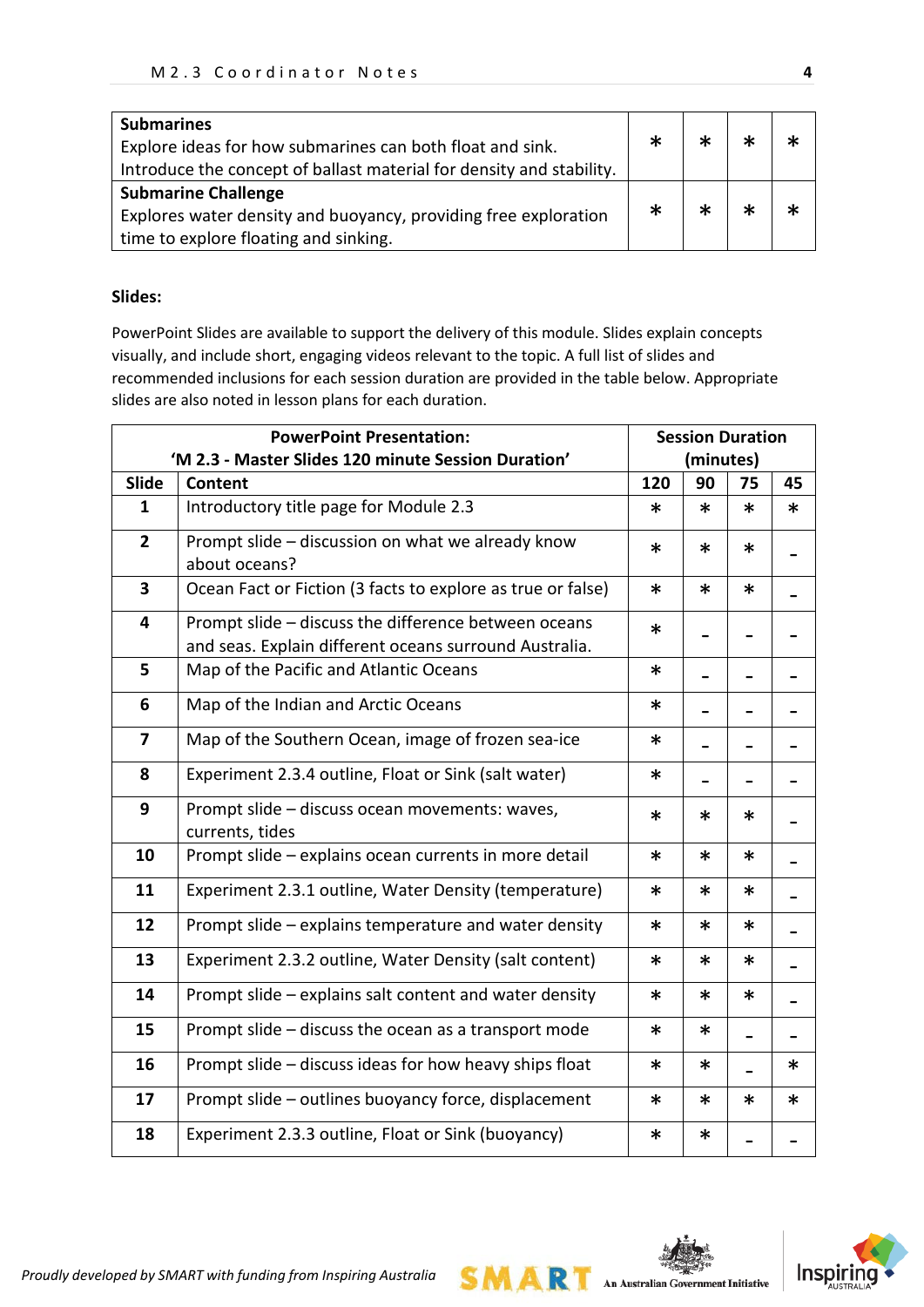| 19 | Prompt slide – outlines Archimedes Principle, reinforces<br>buoyancy and displacement | $\ast$ | $\ast$ |        |        |
|----|---------------------------------------------------------------------------------------|--------|--------|--------|--------|
| 20 | Prompt slide – discuss how submarines both float/sink                                 | $\ast$ | $\ast$ | $\ast$ | $\ast$ |
| 21 | Prompt slide – outlines submarine design, introduces<br>ballast                       | $\ast$ | $\ast$ | $\ast$ | $\ast$ |
| 22 | Introductory slide for C2.3 Submarine Challenge                                       | $\ast$ | $\ast$ | $\ast$ | $\ast$ |
| 23 | Overview of Challenge aims and scoring                                                | $\ast$ | $\ast$ | *      | $\ast$ |
| 24 | <b>Outline of Challenge Rules</b>                                                     | $\ast$ | $\ast$ | $\ast$ | $\ast$ |
| 25 | Outline of Challenge Design Tips                                                      | $\ast$ | $\ast$ | *      | $\ast$ |
| 26 | Video - Air Powered Submarine Demonstration                                           | $\ast$ | $\ast$ | $\ast$ | $\ast$ |
| 27 | Air Submarine Design Idea                                                             | $\ast$ | $\ast$ | $\ast$ | $\ast$ |
| 28 | Air/Balloon Submarine Design Idea                                                     | $\ast$ | $\ast$ | $\ast$ | $\ast$ |
| 29 | Baking Powder Submarine Design Idea                                                   | $\ast$ | $\ast$ | $\ast$ | $\ast$ |
| 30 | References                                                                            | $\ast$ | $\ast$ | *      | $\ast$ |

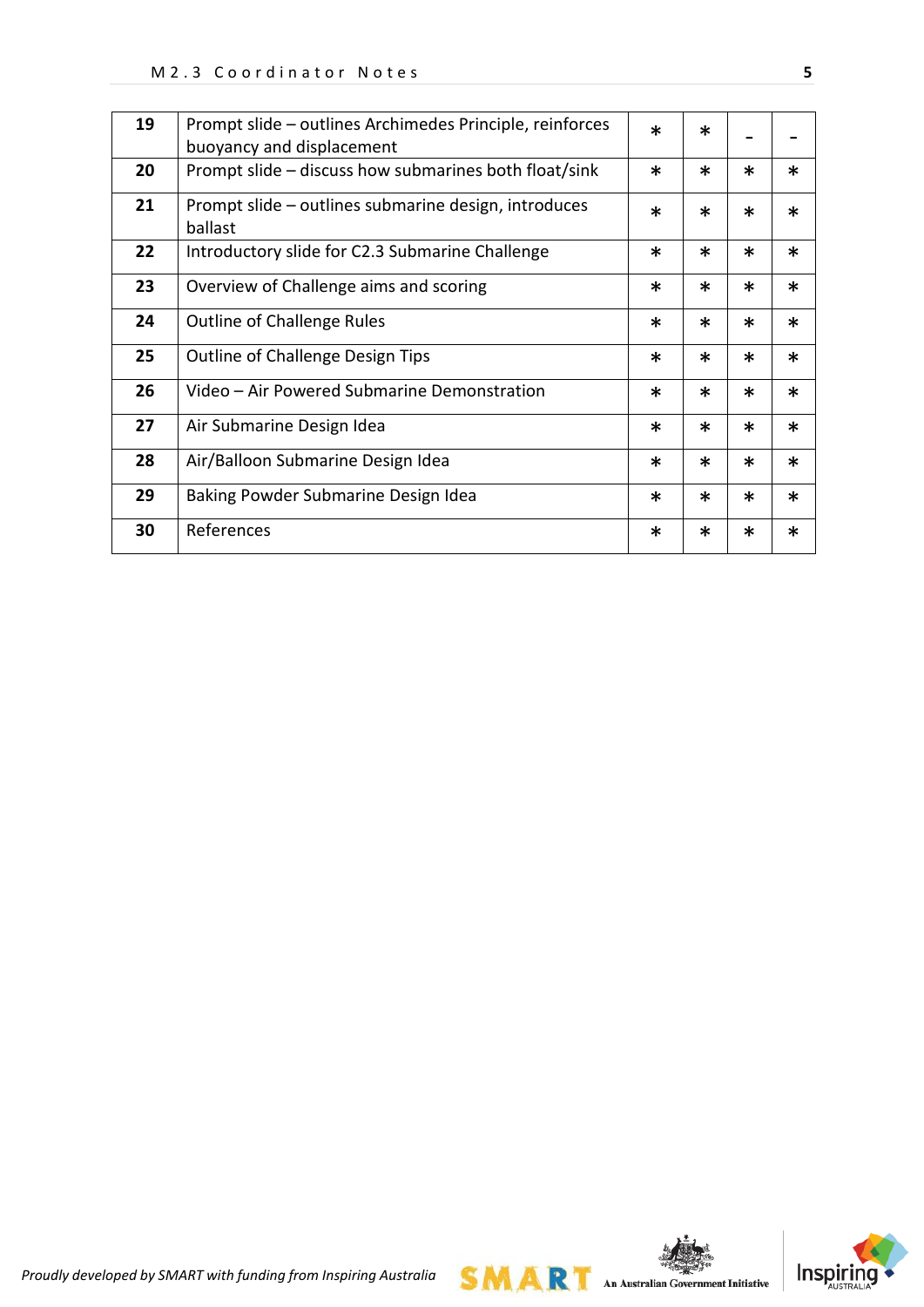# **Module 2.3 Water – Ocean Properties Lesson Plan**

**120 minute session or 2 x 60 minute sessions**

**High Tech:** Use PowerPoint Presentation 'M2.3 - Master Slides' **Low Tech**: Print PowerPoint 'M2.3 - Reduced Slides for Printing'. Use slide notes from the ENTIRE 120 minute presentation, adapting discussion to cover omitted slides.

| <b>Key Learning Area</b> |                                          |                                                                                                                                   | <b>Topic</b>                                                                                                           |
|--------------------------|------------------------------------------|-----------------------------------------------------------------------------------------------------------------------------------|------------------------------------------------------------------------------------------------------------------------|
|                          |                                          | Physics, Chemistry, Physical World                                                                                                | Ocean Properties, Water                                                                                                |
|                          |                                          |                                                                                                                                   | Density, Fluid Dynamics                                                                                                |
| <b>Timing</b>            | <b>Running</b><br><b>Time</b><br>(hh:mm) | Procedure                                                                                                                         | <b>Materials</b>                                                                                                       |
|                          |                                          | <b>Lesson Introduction</b>                                                                                                        |                                                                                                                        |
| 5 min                    | 00:05                                    | Welcome. Brainstorm: What do<br>we know about Oceans?<br>Ocean Fact or Fiction?                                                   | PowerPoint M2.3 (slides 1-3)                                                                                           |
|                          |                                          | <b>Body of Lesson</b><br>(Lesson 1, 2 x 60 minute sessions)                                                                       |                                                                                                                        |
| 5 min                    | 00:10                                    | Explore how vast the world's<br>oceans area, note the difference<br>between an ocean and a sea.<br>Highlight the 5 ocean regions. | PowerPoint M2.3 (slides 4-7)                                                                                           |
| 10 min                   | 00:20                                    | Discuss hypothesis, conduct<br>Experiment 2.3.4 Float or Sink (salt<br>content) and discuss results                               | PowerPoint M2.3 (slide 8)<br>Cups, trays, paper towel, soap,<br>water, salt, food colouring,<br>spoons, small objects  |
| 5 min                    | 00:25                                    | Explore ocean movements: waves,<br>currents tides. Discuss importance<br>of currents, introduce types and<br>causes of currents.  | PowerPoint M2.3 (slides 9-10)                                                                                          |
| 13 min                   | 00:38                                    | Discuss hypothesis, conduct<br>Experiment 2.3.1 Water Density<br>(temperature) and discuss results                                | PowerPoint M2.3 (slide 11)<br>Cups/jars, plastic cards, trays,<br>food colouring, spoons, warm<br>water and cold water |
| 2 min                    | 00:40                                    | Discussion about water density<br>and temperature. Recap matter<br>and molecules (Module 2.1)                                     | PowerPoint M2.3 (slide 12)                                                                                             |

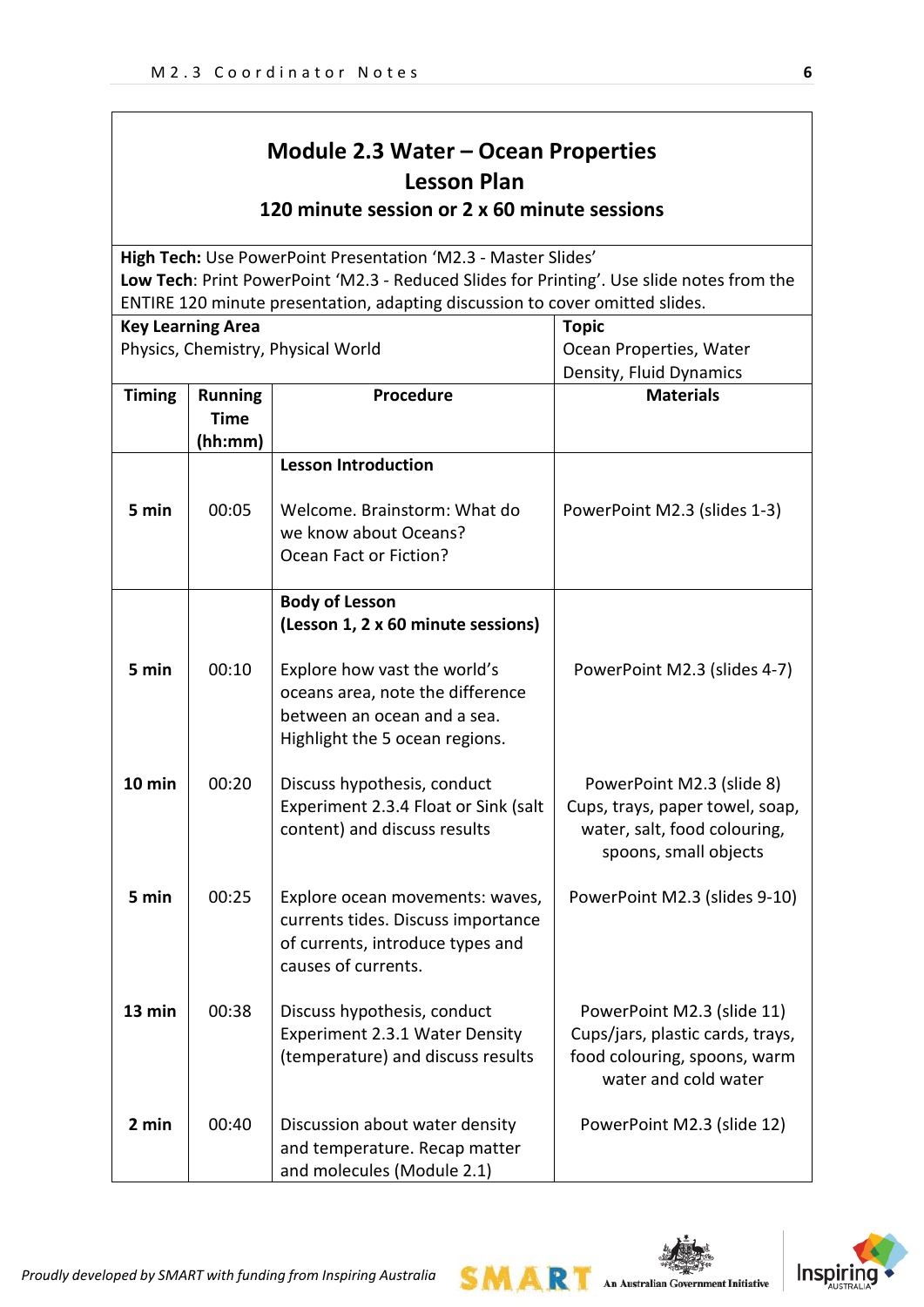| 13 min | 00:53            | Discuss hypothesis, conduct<br>Experiment 2.3.2 Water Density<br>(salt content) and discuss results                                                                                    | PowerPoint M2.3 (slide 13)<br>Cups, straws, food colouring,<br>salt, spoons, markers, paper<br>towel, water |
|--------|------------------|----------------------------------------------------------------------------------------------------------------------------------------------------------------------------------------|-------------------------------------------------------------------------------------------------------------|
| 2 min  | 00:55/<br>1 HOUR | Discussion about water density<br>and salt content.                                                                                                                                    | PowerPoint M2.3 (slide 14)                                                                                  |
|        |                  | (Break for 2 x 60 minute sessions)                                                                                                                                                     |                                                                                                             |
|        |                  |                                                                                                                                                                                        |                                                                                                             |
|        |                  | <b>Body of Lesson</b><br>(Lesson 2, 2 x 60 minute sessions)                                                                                                                            |                                                                                                             |
| 3 min  | 00:03/<br>01:03  | Brainstorm: What do we transport<br>across our oceans? How do heavy<br>ships stay afloat?                                                                                              | PowerPoint M2.3 (slides 15-16)                                                                              |
| 2 min  | 00:05/<br>01:05  | Discuss the science of floating,<br>introduce concepts of buoyancy<br>force, displacement.                                                                                             | PowerPoint M2.3 (slide 17)                                                                                  |
| 10 min | 00:15/<br>01:15  | Discuss hypothesis, conduct<br>Experiment 2.3.3 Float or Sink<br>(Buoyancy) and discuss results                                                                                        | PowerPoint M2.3 (slide 18)<br>Tubs, water, aluminium foil,<br>marbles, paper towel                          |
| 3 min  | 00:18/<br>01:18  | Recap buoyancy / displacement,<br>explain Archimedes' Principle                                                                                                                        | PowerPoint M2.3 (slide 19)                                                                                  |
| 2 min  | 00:20/<br>01:20  | Brainstorm: How do submarines<br>sink and float? Explain how<br>submarines submerge and rise.                                                                                          | PowerPoint M2.3 (slides 20-21)                                                                              |
| 5 min  | 00:25/<br>01:25  | Introduce challenge activity and<br>explain materials and rules.<br>Watch Air Submarine video.<br>(If video unable to be played,<br>coordinator should watch prior to<br>the session). | PowerPoint M2.3 (slides 22-29)                                                                              |
| 10 min | 00:35/<br>01:35  | Form groups and encourage<br>students to design submarines.                                                                                                                            | Design Planning Sheet M2.3                                                                                  |



 $SMAR$  An Australian Government Initiative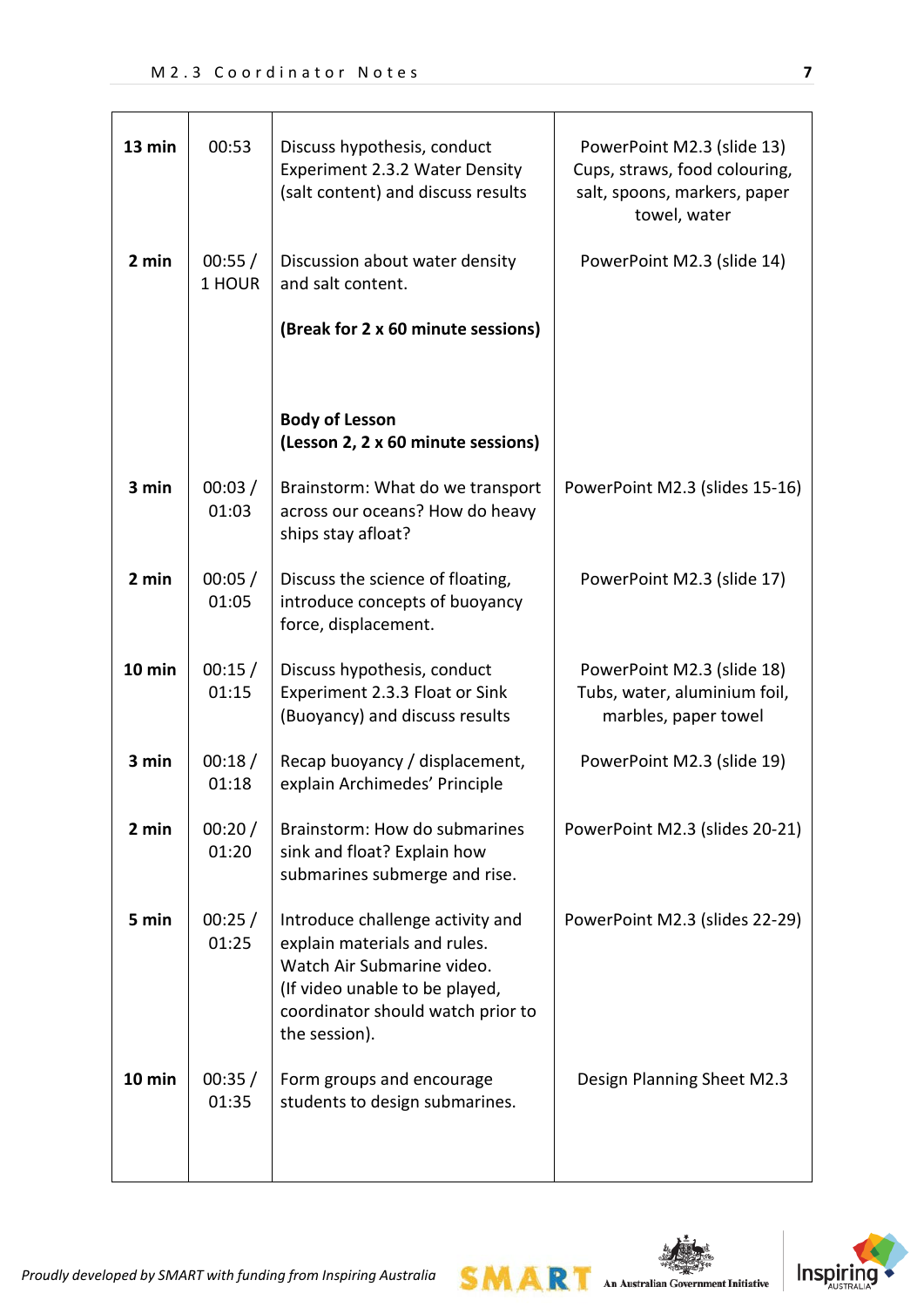| $10 \text{ min}$<br>10 min | 00:45/<br>01:45<br>00:55/<br>01:55 | Support students to build and test<br>submarines.<br>Support groups to undertake<br>testing and scoring     | Plastic bottles, rubber bands,<br>paper clips, marbles, straws,<br>plastic tubing, paddle pop<br>sticks, balloons, baking<br>powder, scissors, water proof<br>tape, Styrofoam / polystyrene,<br>bubble wrap, modelling clay,<br>butter knives (ballast), cotton<br>balls. Water tubs, water.<br>Scoresheet M2.3 |
|----------------------------|------------------------------------|-------------------------------------------------------------------------------------------------------------|-----------------------------------------------------------------------------------------------------------------------------------------------------------------------------------------------------------------------------------------------------------------------------------------------------------------|
| 5 min                      | 01:00/<br>02:00<br>END.            | <b>Lesson Conclusion</b><br>Clean up. Discussion about the<br>session, submarine designs were<br>effective. |                                                                                                                                                                                                                                                                                                                 |



*Proudly developed by SMART with funding from Inspiring Australia*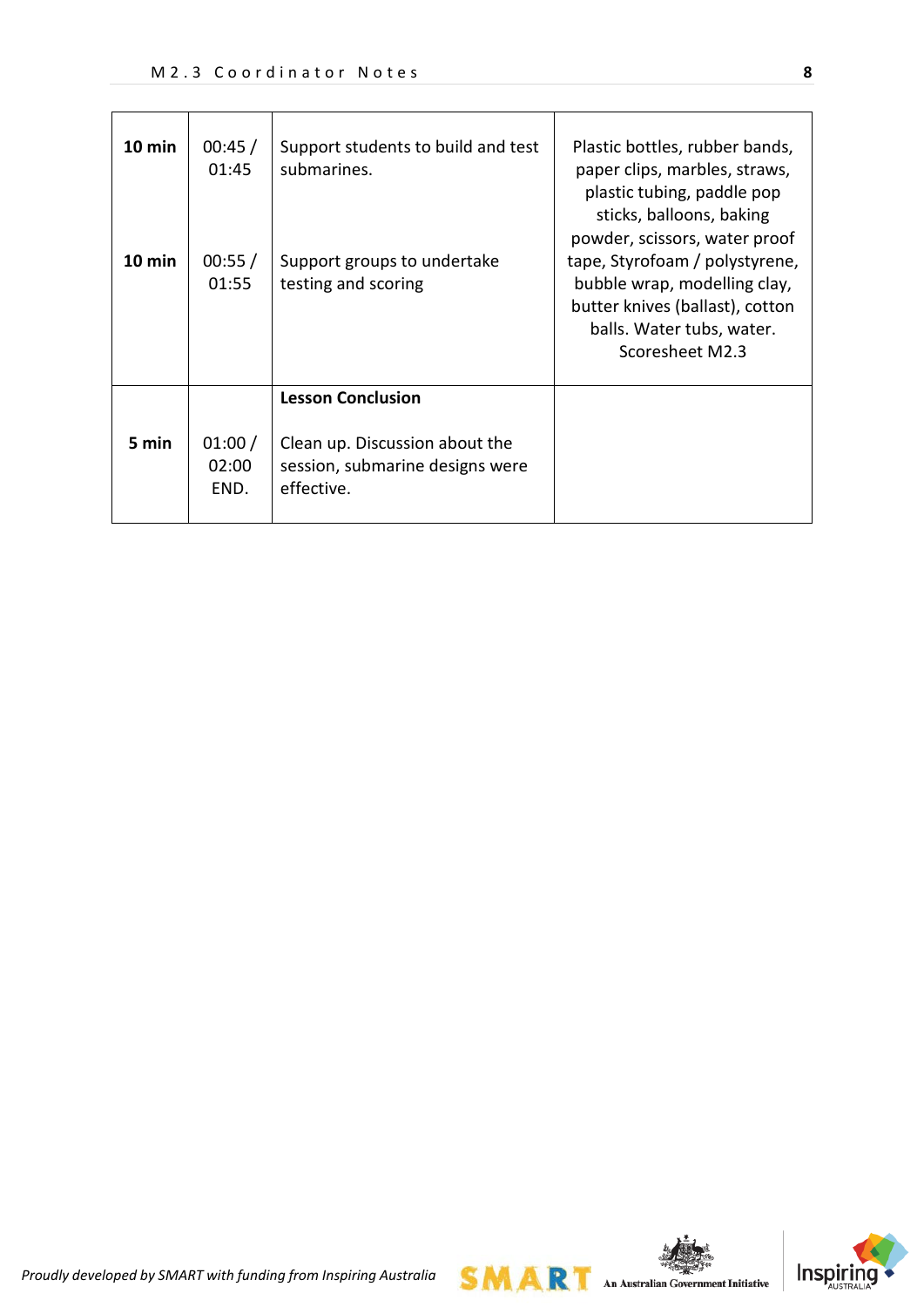# **Module 2.3 Water – Ocean Properties: Experiments**

## **E2.3.1: Water Density (Temperature)**

**Aim:** To observe what happens when warm water meets cold water.

#### **Materials (per group):**

- 4 clear jars (or cups) with the same sized openings
- 1 plastic card (or 2 pieces cardboard) larger than the cup/jar
- 1 shallow tray
- Red and blue food colouring
- 2 spoons
- Warm and cold water (enough to fill all 4 jars/cups)

#### **Procedure:**

- 1. Break into groups and collect materials.
- 2. Fill 2 jars with warm water, and 2 with cold. Make sure each jar is filled right to the brim.
- 3. Add blue colouring to the cold jars, and red colouring to the warm jars. Stir the colours in with the spoons.
- 4. Part A: Place a red (warm water) jar onto the tray. Make sure it is full right to the brim.
- 5. Place the plastic card on top of a blue (cold water) jar. Holding the card in place, slowly turn the jar upside down - the card should stop any water from escaping.
- 6. Now place the upside down blue jar and card carefully on top of the red jar in the tray.
- 7. Make sure that the jar brims line up exactly, and then, gently pull the card out from between the jars.
- 8. Observe what happens and record your results.
- 9. Part B: Repeat the experiment, but this time, start with a blue (cold water) jar on the tray, and place a red (warm water) jar and card on the top.
- 10. Observe what happens!

#### **Expected Result:**

Part A: The cold (blue) water sunk and mixed into the warm (red) water, because the cold water has a higher density than the warm water.

Part B: The warm water (red) stayed above the cold (blue) water, because it has a lower density.

#### **Explanation:**

Warm water has a lower density than cold water. When the warm water is on top, it floats above the more dense cold water. When the cold water is on top, it flows downward and the warm water moves upward causing the water molecules to mix. The addition of food dye helps us to visualise this phenomenon.

\*\*Note: This experiment is included in the Module 2 Video\*\*

**SMART** An Australian Government Initiative

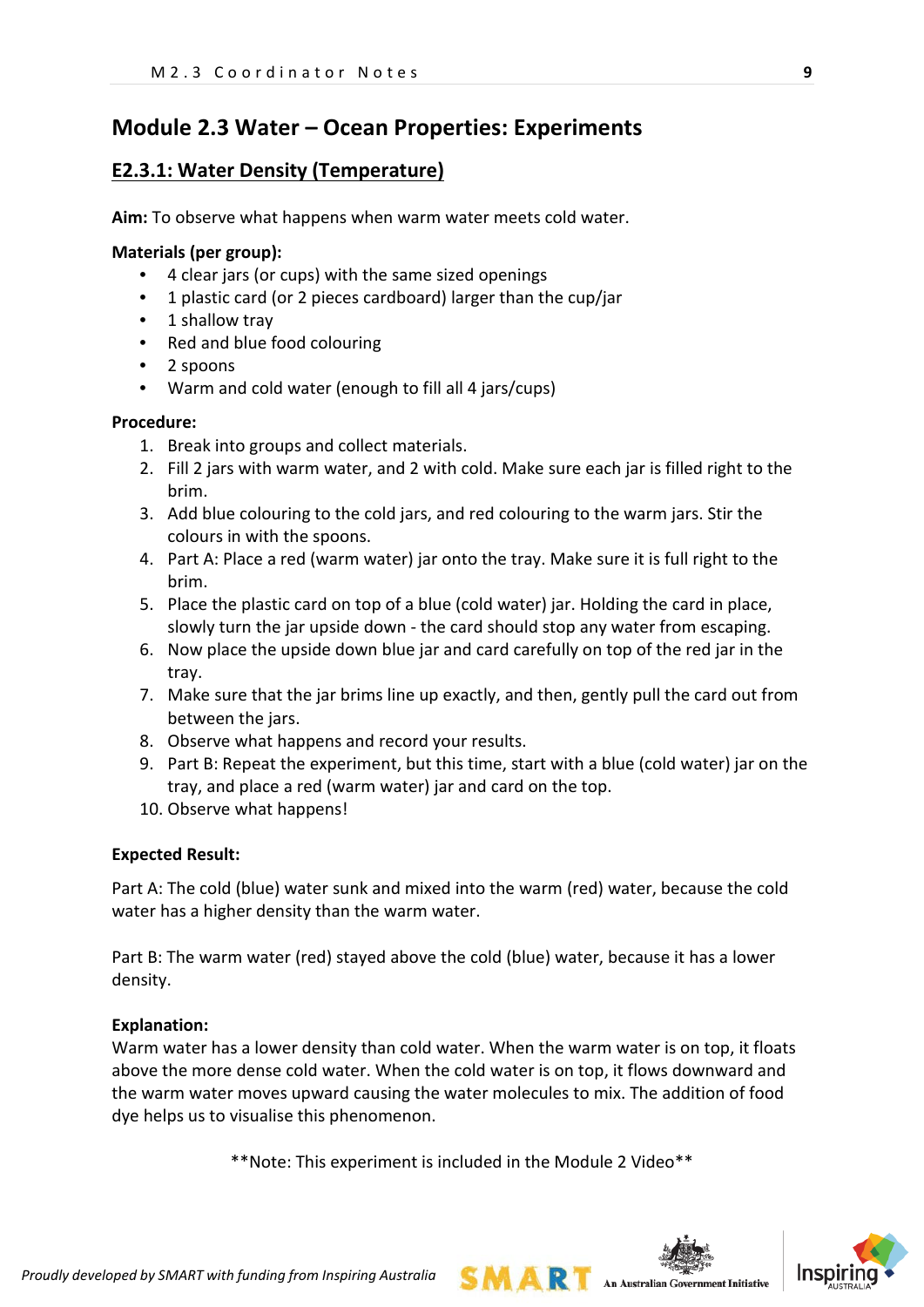## **E2.3.2: Water Density (Salt Content)**

**Aim:** To observe what happens when fresh & salt water meet.

#### **Materials (per group):**

- 4 clear cups
- 1 clear straw per student
- Red, yellow, and green food colouring
- Salt (3 tablespoons)
- 1 spoon, 1 marker, paper towel.
- Water (approx. 450ml)

#### **Procedure:**

- 1. Break into groups and collect materials.
- 2. Label 3 jars: "0", "1" and "2", and fill them evenly with water. Leave the  $4<sup>th</sup>$  cup empty.
- 3. Add red colouring into jar ''0'" and stir to mix.
- 4. Add yellow colouring and 1 tablespoon of salt into jar "1". Stir to mix.
- 5. Add green colouring and 2 tablespoons of salt into jar "2". Stir to mix.
- 6. Place one end of the clear straw approx. 1cm into the red water in jar "0". Place your thumb over the top of the straw, then lift the straw out of the jar. Red water should stay in the straw.
- 7. Next, sink the water filled end of the straw approx. 2cm into jar "1". Quickly lift your thumb up, then place it back over the top of the straw. Lift the straw out of the jar. Observe.
- 8. Next, sink the water filled end of the straw approx. 3cm into jar "2". Quickly lift your thumb up, then place it back over the top of the straw. Lift the straw out of the jar.
- 9. What do you see?
- 10. What happens if you vary the cup order, or, the change the depths you sink the straw?

*Drain the water filled straws into the empty 4th cup.*

#### **Expected Result:**

The coloured water will remain separated into layers in the straw. The red water will be at the top, the yellow in the centre and the green at the bottom.

#### **Explanation:**

Density is a measure of how tightly packed together matter is inside a substance. Salt water and fresh water have different densities.

Fresh water only contains water molecules! Salt water contains a mixture of both water molecules and salt. The salt adds more matter to the water, increasing its density, and making it heavier than fresh water.

*Note:*

• *Be aware of potential allergies to salt.*



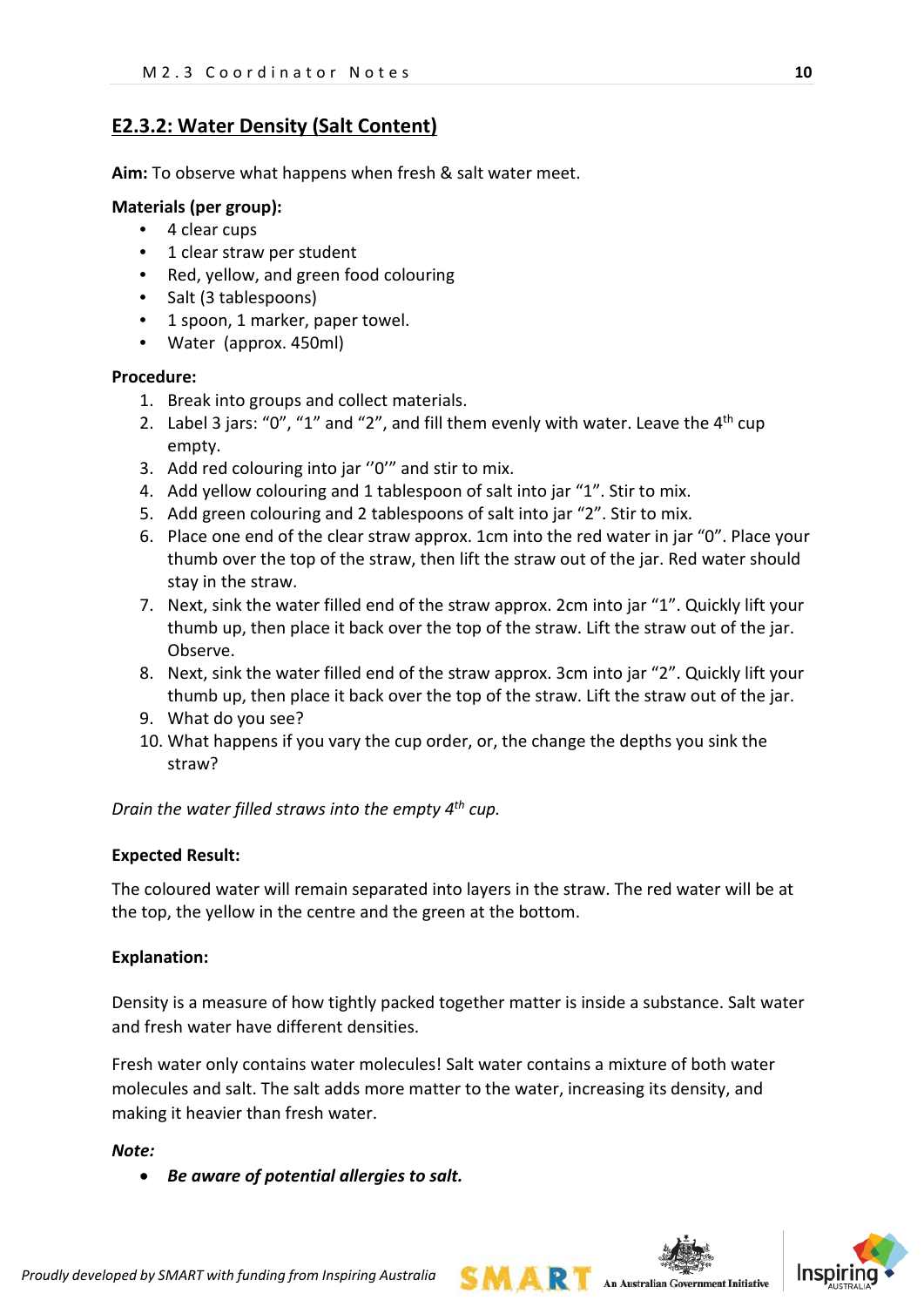### **E2.3.3: Float or Sink (Buoyancy)**

**Aim:** To observe Archimedes' Principle

#### **Materials (per group)**

- 1 tub or large bowl (at least 6L capacity)
- Aluminium foil (approx. 30cm x 30cm) per student
- 10 20 marbles
- Paper towel
- Water (approx. 3L per tub)

#### **Procedure:**

- 1. Pour the into the tub bowl, filling over half way.
- 2. Gently place one marble onto the surface of the water. Let go.
- 3. Observe.
- 4. Remove the marble from the water.
- 5. Fold the aluminium foil into a boat like shapes. Gently place the 'boats' onto the surface of the water. Let go.
- 6. Observe. Which shapes float?
- 7. Place one marble onto a floating aluminium foil boat.
- 8. Observe.
- 9. Continue adding marbles onto the boat. How many can you add?

#### **Expected Result:**

The marble will sink. The aluminium foil will float, when folded into a boat shape. The aluminium foil boat will be able to support the weight of one marble, and will remain floating as more marbles are added. The boat will sink if and when the weight of the marbles exceeds the buoyancy of the boat.

#### **Explanation:**

Archimedes is an Ancient Greek scientist, who observed that when an object is placed in water, it pushes enough water out of the way to make room for itself. This is called 'displacement'.

Archimedes Principle: Tells us that when an object enters the water, two forces act on it, a downward force (gravity) that is determined by the objects weight, and the upward force called buoyancy, determined by the weight of the water displaced (or pushed aside) by the object. Whichever force is greater, determines whether an object sinks or floats!

This is why a marble will sink. The marble is heavy, but it is also very dense and small in size. It only displaces a little bit of water. It sinks because its weight is greater than the weight of the small amount of water it displaces.

However, a big ship can float, even though it weighs a lot, because it displaces a huge amount of water (that weighs even more than the ship!). Ship shapes are carefully designed so that they will displace enough water to float easily. By having a hull, or base, that has a large surface area, a big amount of water can be easily displaced. Curved hulls create even more area, and greater buoyancy.

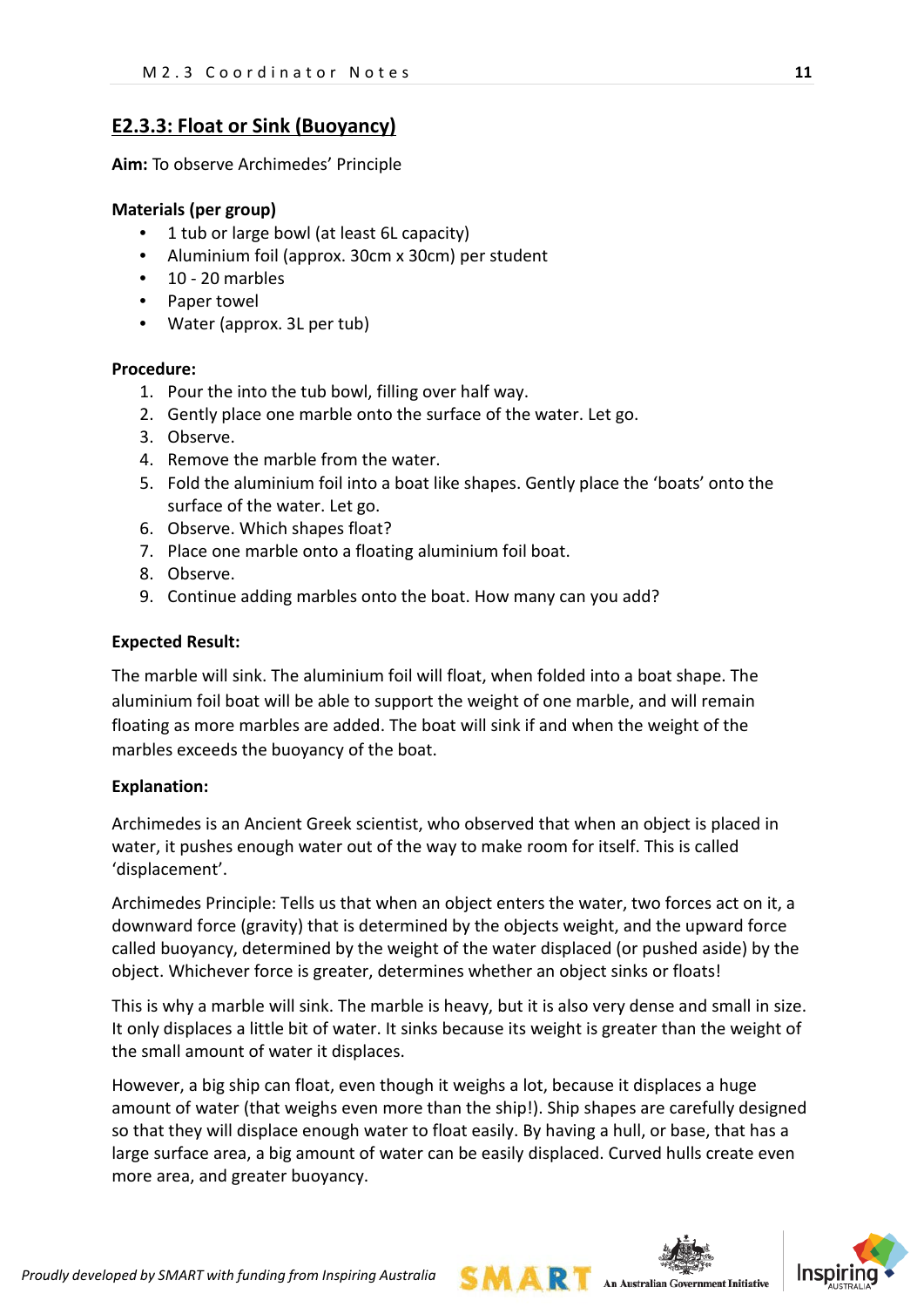## **E2.3.4: Float or Sink (Salt Content)**

**Aim:** To observe how objects float in fresh and salt water

#### **Materials (per group):**

- 2 cups
- 1 tray / paper towel
- 1 small piece of soap (able fit into the cups, without touching the sides)
- 300ml water
- ¼ cup salt
- Food colouring, a spoon
- Other objects for testing (e.g. Lego, marbles, paper clips, cork, lids, toothpicks)

#### **Procedure:**

- 1. Place both cups onto the tray / paper towel.
- 2. Fill both cups evenly with water.
- 3. Add a drop of food colouring and the salt to one cup, stir to mix well.
- 4. Place the soap carefully into the cup without the colouring (fresh water).
- 5. Observe.
- 6. Remove the soap.
- 7. Next, place the soap into the cup with the colouring (and the salt).
- 8. Observe. Document your results!
- 9. What other objects could you test?

#### **Expected Result:**

The soap piece will sink in fresh water, and float in salt water.

Some of the other objects may float in both fresh and salt water. However, more objects are likely to float in salt water, than in fresh water.

#### **Explanation:**

Density is a measure of how tightly packed together matter is inside a substance. Salt water and fresh water have different densities. Fresh water only contains water molecules! Salt water contains a mixture of both water molecules and salt. The salt adds more matter to the water, increasing its density, and making it heavier than fresh water.

The soap piece is denser than fresh water, but less dense than salt water, so it sinks in the fresh water and floats in the salt. Lower density objects will float on higher density liquids.

#### *Note:*

• *Be aware of potential allergies to soap and salt.*



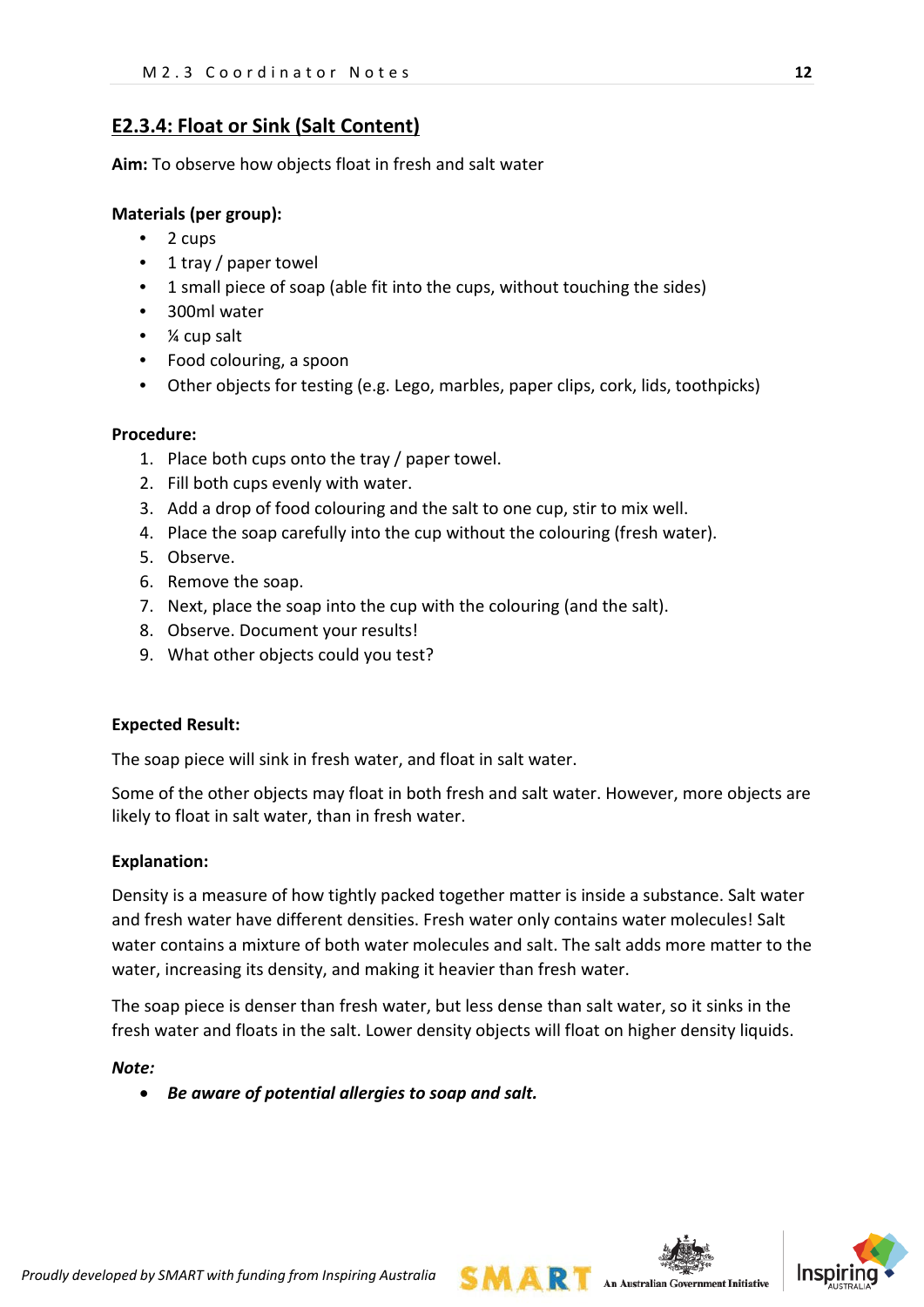# **Challenge M2.3 - Submarine Challenge**

# **Coordinator Notes**

### **Scoring:**

A scoring mechanism is included, so the element of 'competition' may challenge all students to participate to their fullest. You may remove the scoring system all together if it does not work with your group of students.

When scoring it is important to only announce the highest score - so there will be no 'losers' or last place. It is important to highlight the good teamwork and strategies of each group.

Consider asking students how they might approach the task differently if asked to do it again, or how they might teach the same things they learned during the club to a younger student.

#### **\*\* If you choose not to use a scoring system modify the slides that reference a 'score'\*\***

#### **Activity Notes:**

- If this challenge is completed inside, ensure a towel and / or newspaper are placed underneath and around the water tub(s).
- During the construction period, allow students to test their submarine in the water tub(s) as much as desired.
- Spilt water must be cleaned up straight away. Encourage students to keep the area safe and puddle free.
- Baking powder is to be used, NOT baking soda. Baking soda will not create the submarine effect. It is optional and does not need to be used as part of the design!
- This activity is intended for the students to be creative with their submarine design and to use the provided examples as guide. There are no right or wrong designs.
- If materials are available, students may prefer to work individually, or in pairs.
- The submarine's body will be made out of a plastic bottle. In order for the submarine to be submerged, it will require weights. Weights can be water, coins, paper clips or anything else suitable.

### **Suggested rules / guidelines:**

- The submarine must be able to float.
- The submarine must be able to sink.
- A section inside of the submarine needs to stay dry! A cotton bud will be placed in this section, to test how dry it remains.
- Team members cannot use their hands to submerge the submarine! It must be able to sink by design, not force.
- Extra points for:
	- o If the submarine can come back to the surface after submerging!
	- o If the submarine can be moved forward and / or steered!

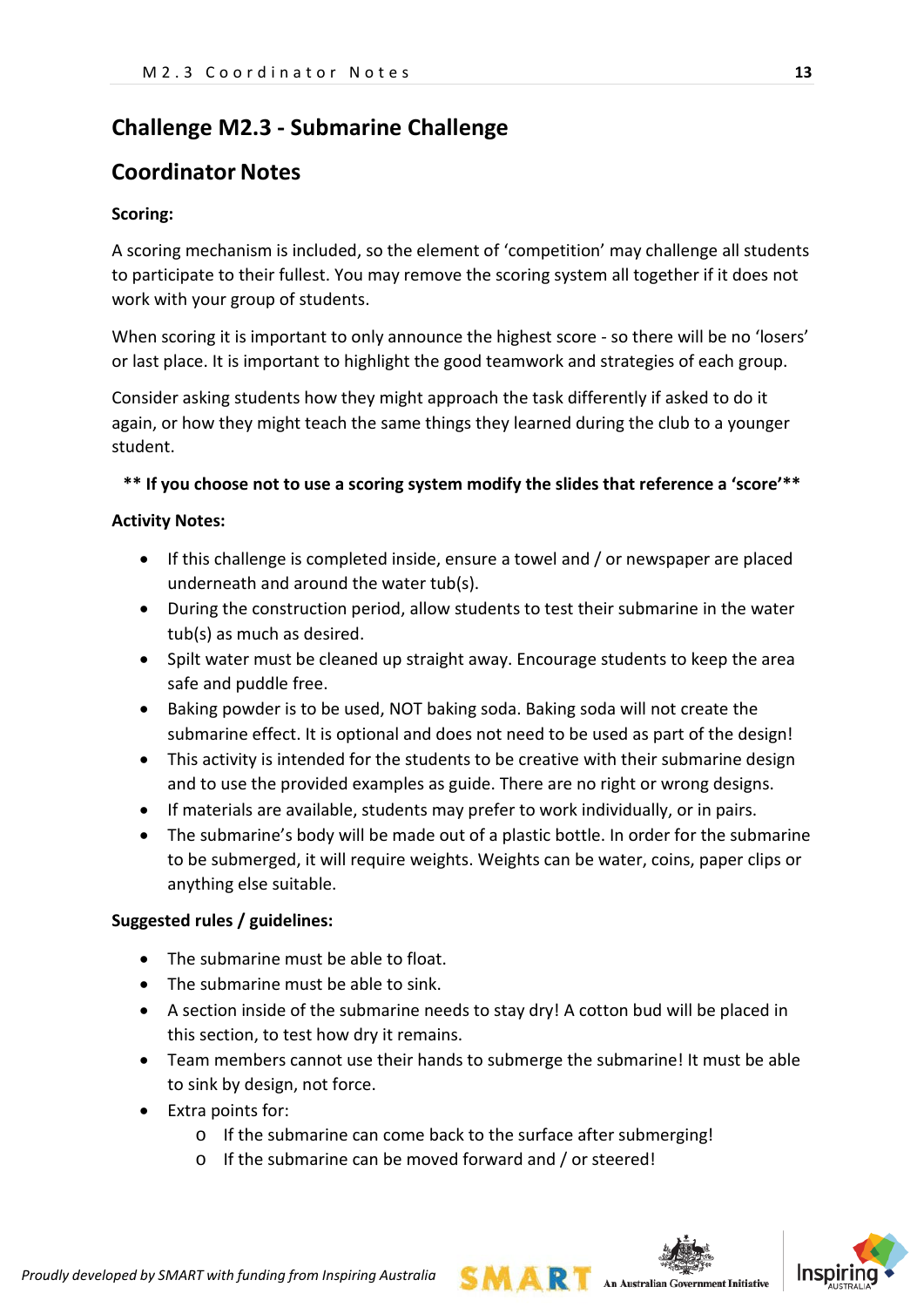# **Planning Sheet M2.3: Submarine Challenge**

To design your submarine, keep in mind:

**SIZE & SHAPE** – Does the size and shape of the submarine change how it will float, or sink?

**WEIGHT** – How heavy will your submarine be? Will it float?

**BALLAST** – Will you add ballast to stabilise your submarine?

**MOVEMENT** – What could you add to make a propeller and make your submarine move underwater?

Thinking about these concepts, sketch ideas for your submarine design below!





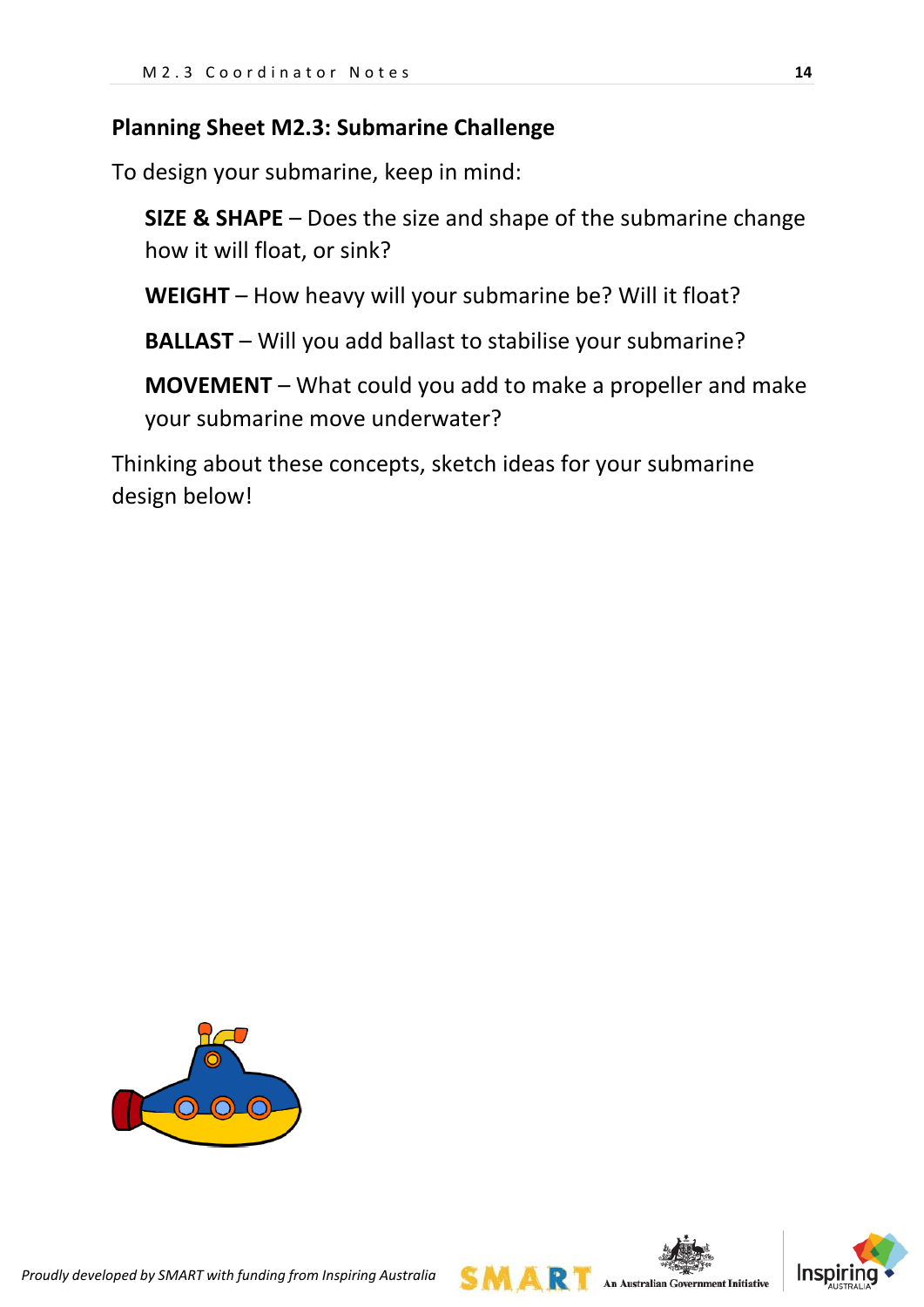# **Score Sheet: M2.3 - Submarine Challenge**

• Note: Minimum score = 15 points. Maximum score = 40 points.

|                                                                                | <b>Team, Individual or Submarine Name</b>                                     |                                                                               |                                                                                                 |                                                                                                               |                                                |
|--------------------------------------------------------------------------------|-------------------------------------------------------------------------------|-------------------------------------------------------------------------------|-------------------------------------------------------------------------------------------------|---------------------------------------------------------------------------------------------------------------|------------------------------------------------|
| Does the<br>submarine<br>float?<br>$Yes = 10 points$<br>$No = 5 points$<br>(A) | Does the<br>submarine<br>sink?<br>$Yes = 10 points$<br>$No = 5 points$<br>(B) | Is there a dry<br>area inside?<br>$Yes = 10 points$<br>$No = 5 points$<br>(C) | <b>Bonus Points:</b><br>Can the<br>submarine float<br>after sinking?<br>$Yes = 5 points$<br>(D) | <b>Bonus Points:</b><br><b>Can the</b><br>submarine be<br>propelled or<br>steered?<br>$Yes = 5 points$<br>(E) | <b>Total</b><br><b>Points</b><br>$(A+B+C+D+E)$ |
|                                                                                |                                                                               |                                                                               |                                                                                                 |                                                                                                               |                                                |
|                                                                                | <b>Team, Individual or Submarine Name</b>                                     |                                                                               |                                                                                                 |                                                                                                               |                                                |
| Does the<br>submarine<br>float?<br>$Yes = 10 points$                           | Does the<br>submarine<br>sink?<br>$Yes = 10 points$                           | Is there a dry<br>area inside?<br>$Yes = 10 points$                           | <b>Bonus Points:</b><br><b>Can the</b><br>submarine float<br>after sinking?                     | <b>Bonus Points:</b><br>Can the<br>submarine be<br>propelled or<br>steered?                                   | <b>Total</b><br><b>Points</b>                  |
| $No = 5 points$<br>(A)                                                         | $No = 5 points$<br>(B)                                                        | $No = 5 points$<br>(C)                                                        | $Yes = 5 points$<br>(D)                                                                         | $Yes = 5 points$<br>(E)                                                                                       | $(A+B+C+D+E)$                                  |
|                                                                                | <b>Team, Individual or Submarine Name</b>                                     |                                                                               |                                                                                                 |                                                                                                               |                                                |
| Does the<br>submarine<br>float?<br>$Yes = 10 points$<br>$No = 5 points$        | Does the<br>submarine<br>sink?<br>$Yes = 10 points$<br>$No = 5 points$        | Is there a dry<br>area inside?<br>$Yes = 10 points$<br>$No = 5 points$        | <b>Bonus Points:</b><br>Can the<br>submarine float<br>after sinking?<br>$Yes = 5 points$        | <b>Bonus Points:</b><br>Can the<br>submarine be<br>propelled or<br>steered?<br>$Yes = 5 points$               | <b>Total</b><br><b>Points</b>                  |
| (A)                                                                            | (B)                                                                           | (C)                                                                           | (D)                                                                                             | (E)                                                                                                           | $(A+B+C+D+E)$                                  |
|                                                                                |                                                                               |                                                                               |                                                                                                 |                                                                                                               |                                                |
|                                                                                | <b>Team, Individual or Submarine Name</b>                                     |                                                                               |                                                                                                 |                                                                                                               |                                                |
| Does the<br>submarine<br>float?<br>$Yes = 10 points$<br>$No = 5 points$        | Does the<br>submarine<br>sink?<br>$Yes = 10 points$<br>$No = 5 points$        | Is there a dry<br>area inside?<br>$Yes = 10 points$<br>$No = 5 points$        | <b>Bonus Points:</b><br>Can the<br>submarine float<br>after sinking?<br>$Yes = 5 points$        | <b>Bonus Points:</b><br>Can the<br>submarine be<br>propelled or<br>steered?<br>$Yes = 5 points$               | <b>Total</b><br><b>Points</b>                  |

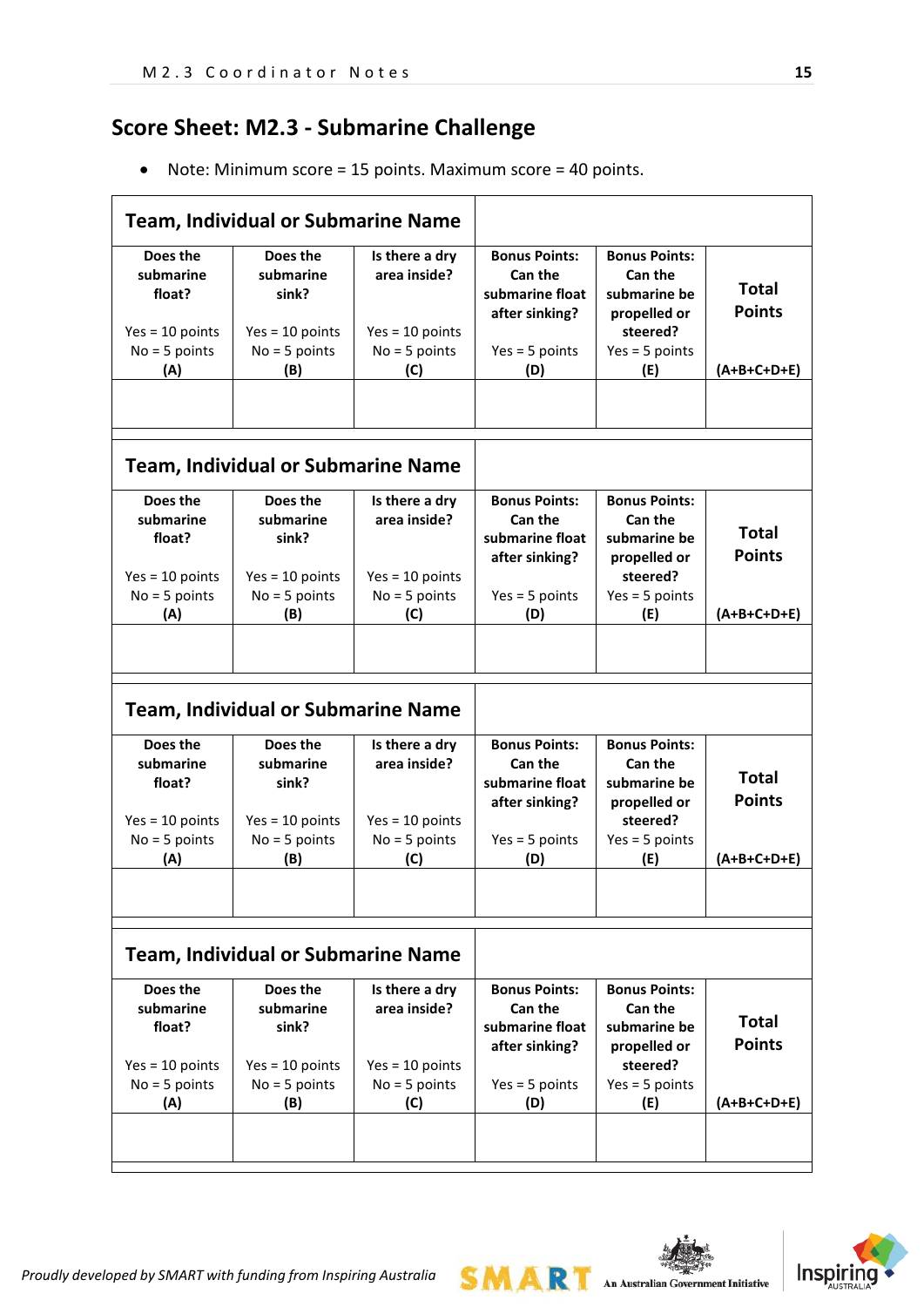| <b>Team, Individual or Submarine Name</b>            |                                                       |                                                     |                                                                      |                                                                             |                               |
|------------------------------------------------------|-------------------------------------------------------|-----------------------------------------------------|----------------------------------------------------------------------|-----------------------------------------------------------------------------|-------------------------------|
| Does the<br>submarine<br>float?                      | Does the<br>submarine<br>sink?                        | Is there a dry<br>area inside?                      | <b>Bonus Points:</b><br>Can the<br>submarine float<br>after sinking? | <b>Bonus Points:</b><br>Can the<br>submarine be<br>propelled or             | <b>Total</b><br><b>Points</b> |
| $Yes = 10 points$                                    | $Yes = 10 points$                                     | $Yes = 10 points$                                   |                                                                      | steered?                                                                    |                               |
| $No = 5 points$                                      | $No = 5 points$                                       | $No = 5 points$                                     | $Yes = 5 points$                                                     | $Yes = 5 points$                                                            |                               |
| (A)                                                  | (B)                                                   | (C)                                                 | (D)                                                                  | (E)                                                                         | $(A+B+C+D+E)$                 |
|                                                      | <b>Team, Individual or Submarine Name</b>             |                                                     |                                                                      |                                                                             |                               |
| Does the<br>submarine<br>float?<br>$Yes = 10 points$ | Does the<br>submarine<br>sink?<br>$Yes = 10 points$   | Is there a dry<br>area inside?<br>$Yes = 10 points$ | <b>Bonus Points:</b><br>Can the<br>submarine float<br>after sinking? | <b>Bonus Points:</b><br>Can the<br>submarine be<br>propelled or<br>steered? | <b>Total</b><br><b>Points</b> |
| $No = 5 points$                                      | $No = 5 points$                                       | $No = 5 points$                                     | $Yes = 5 points$                                                     | $Yes = 5 points$                                                            |                               |
| (A)                                                  | (B)                                                   | (C)                                                 | (D)                                                                  | (E)                                                                         | (A+B+C+D+E)                   |
| Does the                                             | <b>Team, Individual or Submarine Name</b><br>Does the |                                                     |                                                                      | <b>Bonus Points:</b>                                                        |                               |
| submarine<br>float?                                  | submarine<br>sink?                                    | Is there a dry<br>area inside?                      | <b>Bonus Points:</b><br>Can the<br>submarine float<br>after sinking? | Can the<br>submarine be<br>propelled or                                     | <b>Total</b><br><b>Points</b> |
| $Yes = 10 points$                                    | $Yes = 10 points$                                     | $Yes = 10 points$                                   |                                                                      | steered?                                                                    |                               |
| $No = 5 points$<br>(A)                               | $No = 5 points$<br>(B)                                | $No = 5 points$<br>(C)                              | $Yes = 5 points$<br>(D)                                              | $Yes = 5 points$<br>(E)                                                     | $(A+B+C+D+E)$                 |
|                                                      |                                                       |                                                     |                                                                      |                                                                             |                               |
|                                                      | <b>Team, Individual or Submarine Name</b>             |                                                     |                                                                      |                                                                             |                               |
| Does the<br>submarine<br>float?<br>$Yes = 10 points$ | Does the<br>submarine<br>sink?<br>$Yes = 10 points$   | Is there a dry<br>area inside?<br>$Yes = 10 points$ | <b>Bonus Points:</b><br>Can the<br>submarine float<br>after sinking? | <b>Bonus Points:</b><br>Can the<br>submarine be<br>propelled or<br>steered? | <b>Total</b><br><b>Points</b> |
| $No = 5 points$                                      | $No = 5 points$                                       | $No = 5 points$                                     | $Yes = 5 points$                                                     | $Yes = 5 points$                                                            |                               |
| (A)                                                  | (B)                                                   | (C)                                                 | (D)                                                                  | (E)                                                                         | $(A+B+C+D+E)$                 |
|                                                      |                                                       |                                                     |                                                                      |                                                                             |                               |

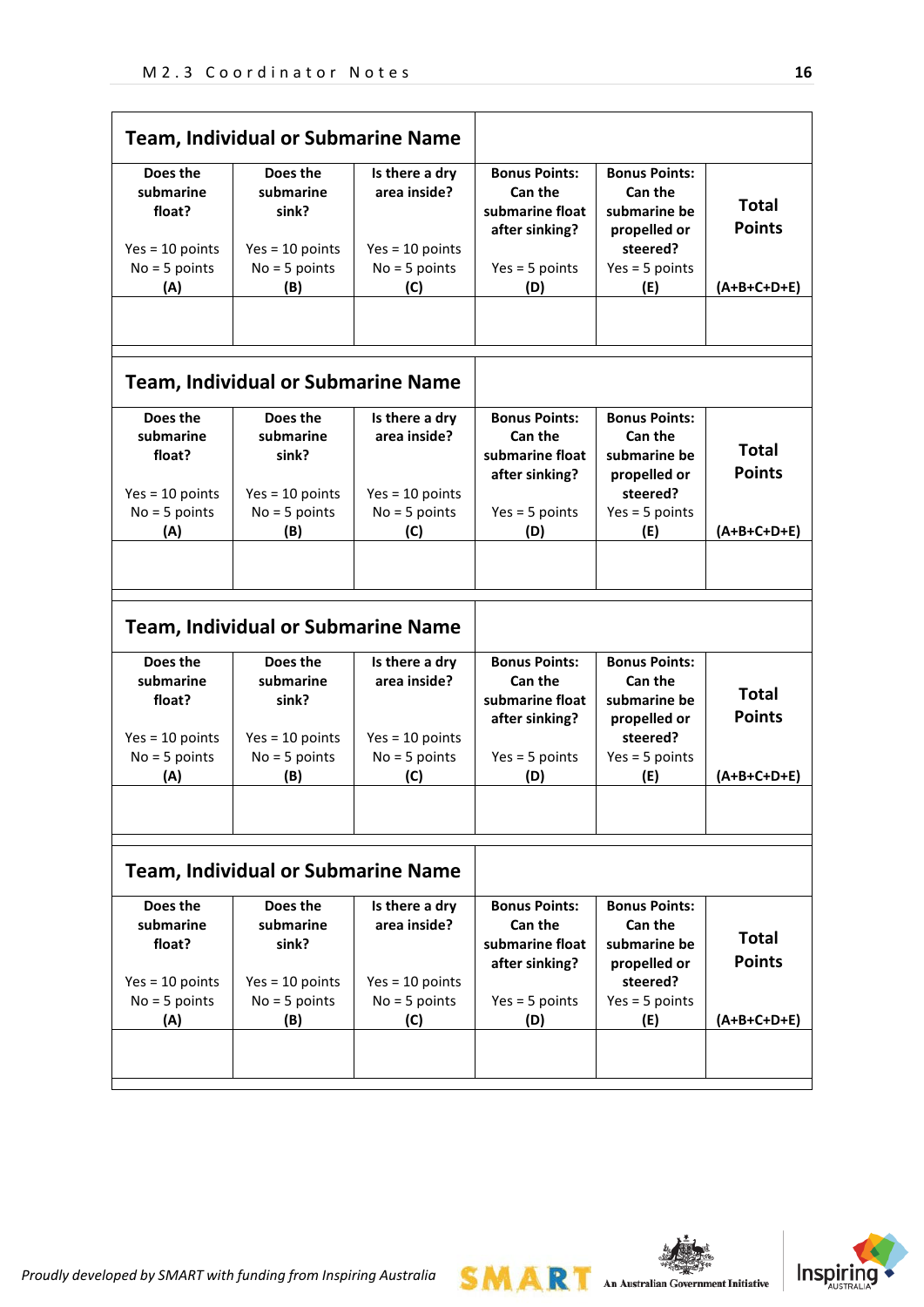# **Module 2.3 Water – Ocean Properties Lesson Plan**

### **90 minute session**

**High Tech:** Adapt PowerPoint Presentation 'M2.3 - Master Slides', hide slides:.4, 5, 6, 7 **Low Tech**: Print PowerPoint 'M2.3 - Reduced Slides for Printing'. Use slide notes for the ENTIRE 90 minute presentation, adapting discussion to cover omitted slides.

|               | <b>Key Learning Area</b>                 |                                                                                                                                  | <b>Topic</b>                                                                                                           |
|---------------|------------------------------------------|----------------------------------------------------------------------------------------------------------------------------------|------------------------------------------------------------------------------------------------------------------------|
|               |                                          | Physics, Chemistry, Physical World                                                                                               | Ocean Properties, Water                                                                                                |
|               |                                          |                                                                                                                                  | Density, Fluid Dynamics                                                                                                |
| <b>Timing</b> | <b>Running</b><br><b>Time</b><br>(hh:mm) | Procedure                                                                                                                        | <b>Materials</b>                                                                                                       |
|               |                                          | <b>Lesson Introduction</b>                                                                                                       |                                                                                                                        |
| 5 min         | 00:05                                    | Welcome. Brainstorm: What do<br>we know about Oceans?<br>Ocean Fact or Fiction?                                                  | PowerPoint M2.3 (slides 1-3)                                                                                           |
|               |                                          | <b>Body of Lesson</b>                                                                                                            |                                                                                                                        |
| 5 min         | 00:10                                    | Explore ocean movements: waves,<br>currents tides. Discuss importance<br>of currents, introduce types and<br>causes of currents. | PowerPoint M2.3 (slides 9-10)                                                                                          |
| 10 min        | 00:20                                    | Discuss hypothesis, conduct<br>Experiment 2.3.1 Water Density<br>(temperature) and discuss results                               | PowerPoint M2.3 (slide 11)<br>Cups/jars, plastic cards, trays,<br>food colouring, spoons, warm<br>water and cold water |
| 3 min         | 00:22                                    | Discussion about water density<br>and temperature. Recap matter<br>and molecules (Module 2.1)                                    | PowerPoint M2.3 (slide 12)                                                                                             |
| 10 min        | 00:32                                    | Discuss hypothesis, conduct<br>Experiment 2.3.2 Water Density<br>(salt content) and discuss results                              | PowerPoint M2.3 (slide 13)<br>Cups, straws, food colouring,<br>salt, spoons, markers, paper<br>towel, water            |
| 2 min         | 00:35                                    | Discussion about water density<br>and salt content.                                                                              | PowerPoint M2.3 (slide 14)                                                                                             |

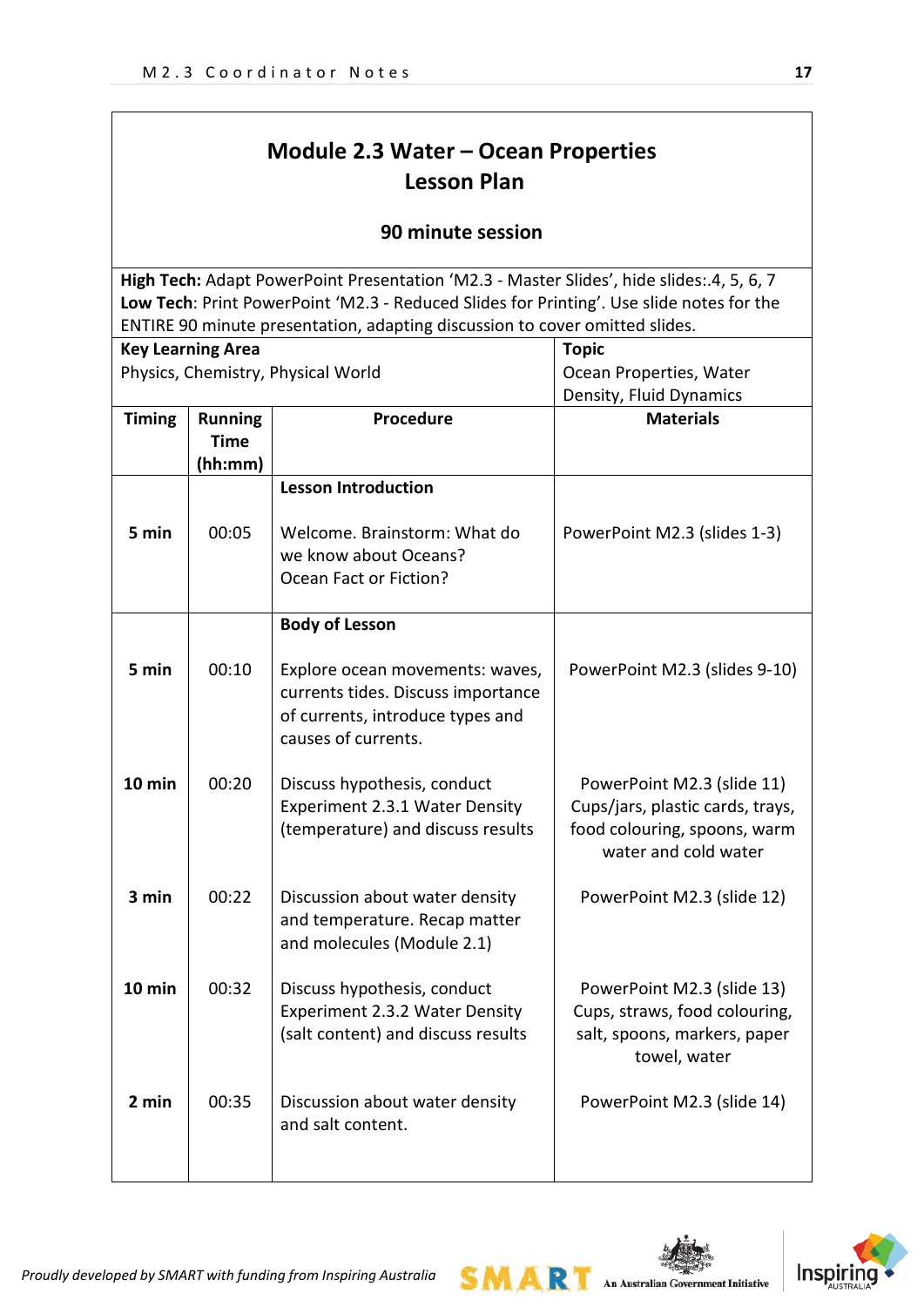| 3 min    | 00:38         | Brainstorm: What do we transport<br>across our oceans? How do heavy<br>ships stay afloat?                                                                                              | PowerPoint M2.3 (slides 15-16)                                                                                                                             |
|----------|---------------|----------------------------------------------------------------------------------------------------------------------------------------------------------------------------------------|------------------------------------------------------------------------------------------------------------------------------------------------------------|
| 2 min    | 00:40         | Discuss the science of floating,<br>introduce concepts of buoyancy<br>force, displacement.                                                                                             | PowerPoint M2.3 (slide 17)                                                                                                                                 |
| 10 min   | 00:50         | Discuss hypothesis, conduct<br>Experiment 2.3.3 Float or Sink<br>(Buoyancy) and discuss results                                                                                        | PowerPoint M2.3 (slide 18)<br>Tubs, water, aluminium foil,<br>marbles, paper towel                                                                         |
| 3 min    | 00:53         | Recap buoyancy / displacement,<br>explain Archimedes' Principle                                                                                                                        | PowerPoint M2.3 (slide 19)                                                                                                                                 |
| 2 min    | 00:55         | Brainstorm: How do submarines<br>sink and float? Explain how<br>submarines submerge and rise.                                                                                          | PowerPoint M2.3 (slides 20-21)                                                                                                                             |
| 5 min    | 01:00         | Introduce challenge activity and<br>explain materials and rules.<br>Watch Air Submarine video.<br>(If video unable to be played,<br>coordinator should watch prior to<br>the session). | PowerPoint M2.3 (slides 22-29)                                                                                                                             |
| 5 min    | 01:05         | Form groups and encourage<br>students to design submarines.                                                                                                                            | Design Planning Sheet M2.3                                                                                                                                 |
| $10$ min | 01:15         | Support students to build and test<br>submarines.                                                                                                                                      | Plastic bottles, rubber bands,<br>paper clips, marbles, straws,<br>plastic tubing, paddle pop<br>sticks, balloons, baking<br>powder, scissors, water proof |
| $10$ min | 01:25         | Support groups to undertake<br>testing and scoring                                                                                                                                     | tape, Styrofoam / polystyrene,<br>bubble wrap, modelling clay,<br>butter knives (ballast), cotton<br>balls. Water tubs, water.<br>Scoresheet M2.3          |
|          |               | <b>Lesson Conclusion</b>                                                                                                                                                               |                                                                                                                                                            |
| 5 min    | 01:30<br>END. | Clean up. Discussion about the<br>session, submarine designs were<br>effective.                                                                                                        |                                                                                                                                                            |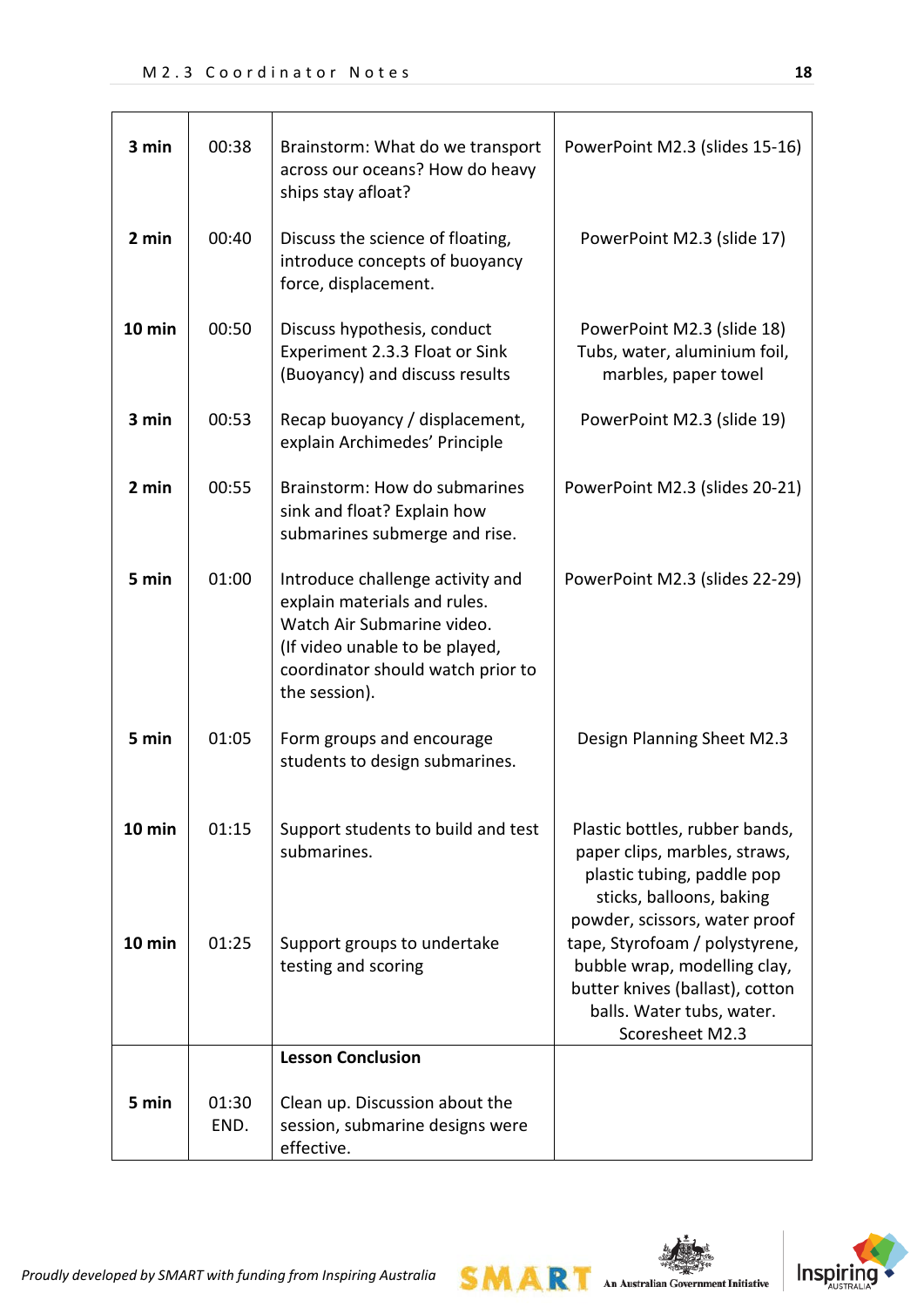# **Module 2.3 Water – Ocean Properties Lesson Plan**

### **75 minute session**

**High Tech:** Adapt PowerPoint Presentation 'M2.3 - Master Slides', hide slides:.4, 5, 6, 7, 15, 16, 18, 19

**Low Tech**: Print PowerPoint 'M2.3 - Reduced Slides for Printing'. Use slide notes for the ENTIRE 75 minute presentation, adapting discussion to cover omitted slides.

| <b>Key Learning Area</b>           |                                                       |                                                                                                               | <b>Topic</b>                                                                                                           |  |
|------------------------------------|-------------------------------------------------------|---------------------------------------------------------------------------------------------------------------|------------------------------------------------------------------------------------------------------------------------|--|
| Physics, Chemistry, Physical World |                                                       |                                                                                                               | Ocean Properties, Water                                                                                                |  |
|                                    |                                                       |                                                                                                               | Density, Fluid Dynamics                                                                                                |  |
| <b>Timing</b>                      | Procedure<br><b>Running</b><br><b>Time</b><br>(hh:mm) |                                                                                                               | <b>Materials</b>                                                                                                       |  |
| 5 min                              | 00:05                                                 | <b>Lesson Introduction</b><br>Welcome. Brainstorm: What do<br>we know about Oceans?<br>Ocean Fact or Fiction? | PowerPoint M2.3 (slides 1-3)                                                                                           |  |
| 5 min                              | 00:10                                                 | <b>Body of Lesson</b><br>Explore ocean movements: waves,                                                      | PowerPoint M2.3 (slides 9-10)                                                                                          |  |
|                                    |                                                       | currents tides. Discuss importance<br>of currents, introduce types and<br>causes of currents.                 |                                                                                                                        |  |
| $10$ min                           | 00:20                                                 | Discuss hypothesis, conduct<br>Experiment 2.3.1 Water Density<br>(temperature) and discuss results            | PowerPoint M2.3 (slide 11)<br>Cups/jars, plastic cards, trays,<br>food colouring, spoons, warm<br>water and cold water |  |
| 3 min                              | 00:22                                                 | Discussion about water density<br>and temperature. Recap matter<br>and molecules (Module 2.1)                 | PowerPoint M2.3 (slide 12)                                                                                             |  |
| $10$ min                           | 00:32                                                 | Discuss hypothesis, conduct<br>Experiment 2.3.2 Water Density<br>(salt content) and discuss results           | PowerPoint M2.3 (slide 13)<br>Cups, straws, food colouring,<br>salt, spoons, markers, paper<br>towel, water            |  |
| 2 min                              | 00:35                                                 | Discussion about water density<br>and salt content.                                                           | PowerPoint M2.3 (slide 14)                                                                                             |  |

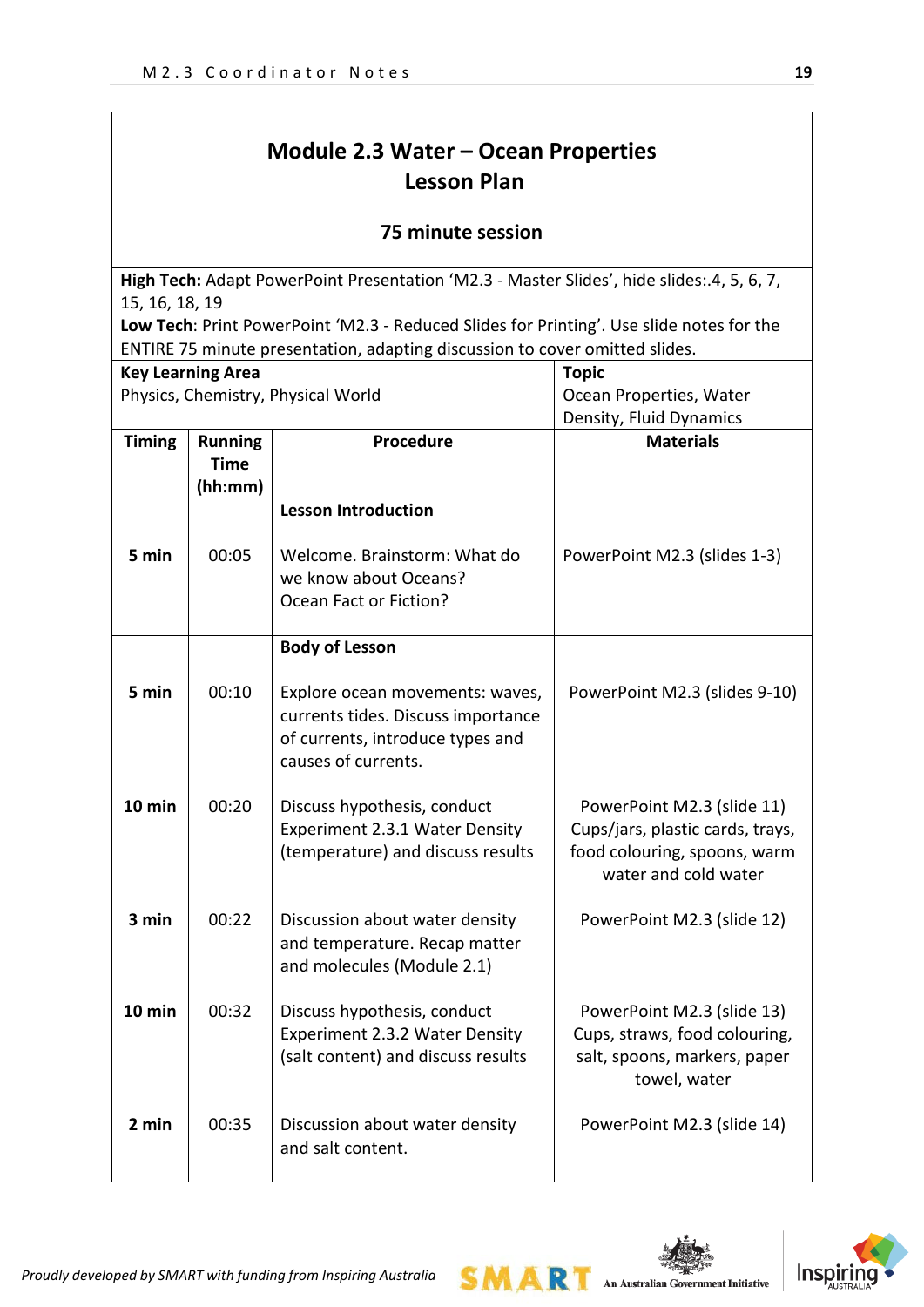| 3 min    | 00:38         | Discuss the science of floating,<br>introduce concepts of buoyancy<br>force, displacement.                                                                                             | PowerPoint M2.3 (slide 17)                                                                                                                                 |
|----------|---------------|----------------------------------------------------------------------------------------------------------------------------------------------------------------------------------------|------------------------------------------------------------------------------------------------------------------------------------------------------------|
| 2 min    | 00:40         | Brainstorm: How do submarines<br>sink and float? Explain how<br>submarines submerge and rise.                                                                                          | PowerPoint M2.3 (slides 20-21)                                                                                                                             |
| 5 min    | 00:45         | Introduce challenge activity and<br>explain materials and rules.<br>Watch Air Submarine video.<br>(If video unable to be played,<br>coordinator should watch prior to<br>the session). | PowerPoint M2.3 (slides 22-29)                                                                                                                             |
| 5 min    | 00:50         | Form groups and encourage<br>students to design submarines.                                                                                                                            | Design Planning Sheet M2.3                                                                                                                                 |
| $10$ min | 01:00         | Support students to build and test<br>submarines.                                                                                                                                      | Plastic bottles, rubber bands,<br>paper clips, marbles, straws,<br>plastic tubing, paddle pop<br>sticks, balloons, baking<br>powder, scissors, water proof |
| $10$ min | 01:10         | Support groups to undertake<br>testing and scoring                                                                                                                                     | tape, Styrofoam / polystyrene,<br>bubble wrap, modelling clay,<br>butter knives (ballast), cotton<br>balls. Water tubs, water.<br>Scoresheet M2.3          |
|          |               | <b>Lesson Conclusion</b>                                                                                                                                                               |                                                                                                                                                            |
| 5 min    | 01:15<br>END. | Clean up. Discussion about the<br>session, submarine designs were<br>effective.                                                                                                        |                                                                                                                                                            |



*Proudly developed by SMART with funding from Inspiring Australia*

**SMART** An Australian Government Initiative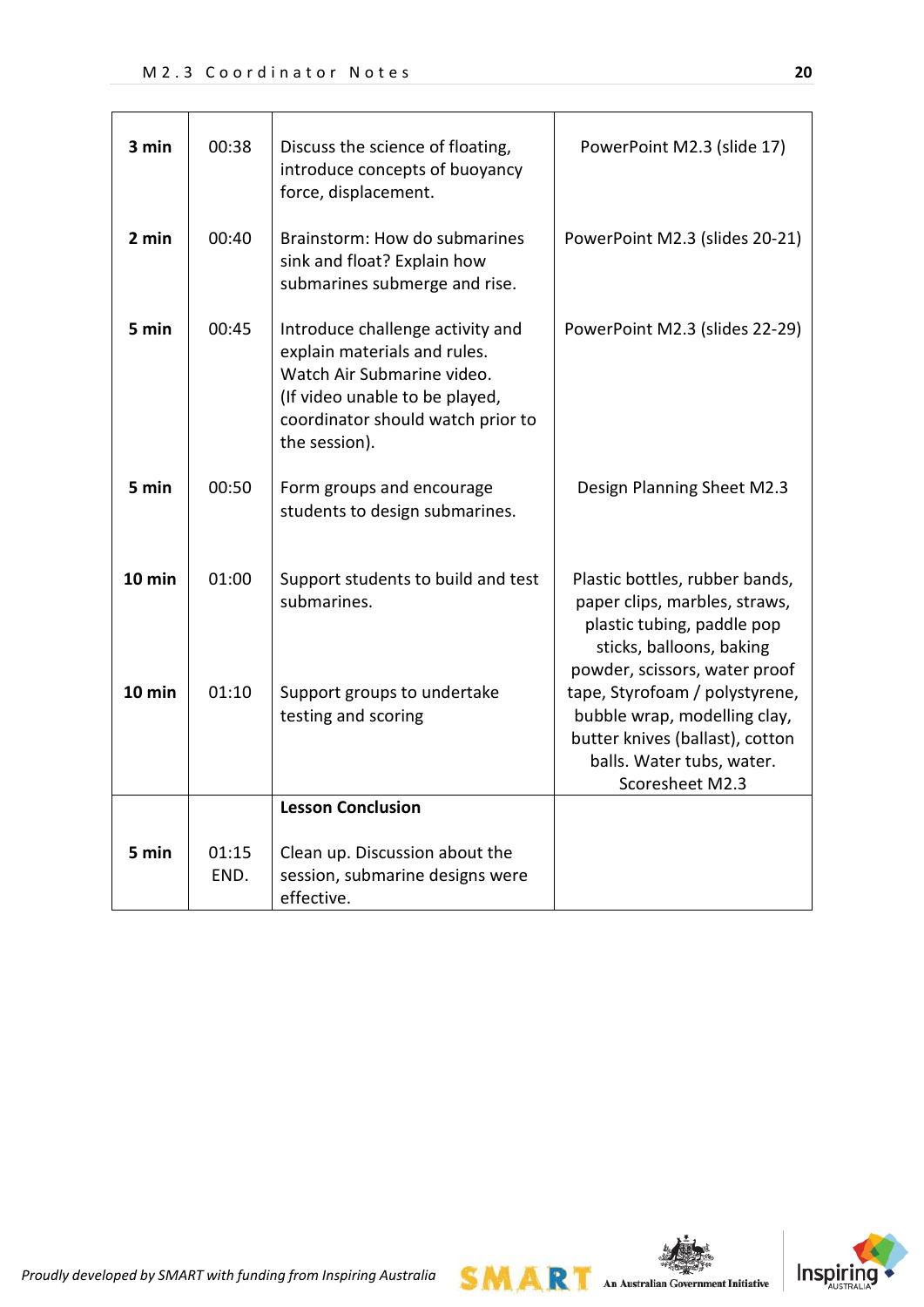# **Module 2.3 Water – Ocean Properties Lesson Plan**

### **45 minute session**

**High Tech:** Adapt PowerPoint Presentation 'M2.3 - Master Slides', hide slides: 2 to 15, 18 and 19.

**Low Tech**: Print PowerPoint 'M2.3 - Reduced Slides for Printing'. Use slide notes for the ENTIRE 45 minute presentation, adapting discussion to cover omitted slides.

| <b>Key Learning Area</b><br>Physics, Chemistry, Physical World |                                          |                                                                                                                                                                                        | <b>Topic</b><br>Ocean Properties, Water                                                                                   |  |
|----------------------------------------------------------------|------------------------------------------|----------------------------------------------------------------------------------------------------------------------------------------------------------------------------------------|---------------------------------------------------------------------------------------------------------------------------|--|
|                                                                |                                          |                                                                                                                                                                                        |                                                                                                                           |  |
| <b>Timing</b>                                                  | <b>Running</b><br><b>Time</b><br>(hh:mm) | Procedure                                                                                                                                                                              | <b>Materials</b>                                                                                                          |  |
|                                                                |                                          | <b>Lesson Introduction</b>                                                                                                                                                             |                                                                                                                           |  |
| 5 min                                                          | 00:05                                    | Welcome. Brainstorm: How do<br>heavy ships float on the ocean?                                                                                                                         | PowerPoint M2.3 (slide 1 & 16)                                                                                            |  |
|                                                                |                                          | <b>Body of Lesson</b>                                                                                                                                                                  |                                                                                                                           |  |
| 3 min                                                          | 00:08                                    | Discuss the science of floating,<br>introduce concepts of buoyancy<br>force, displacement.                                                                                             | PowerPoint M2.3 (slide 17)                                                                                                |  |
| 2 min                                                          | 00:10                                    | Brainstorm: How do submarines<br>sink and float? Explain how<br>submarines submerge and rise.                                                                                          | PowerPoint M2.3 (slides 20-21)                                                                                            |  |
| 5 min                                                          | 00:15                                    | Introduce challenge activity and<br>explain materials and rules.<br>Watch Air Submarine video.<br>(If video unable to be played,<br>coordinator should watch prior to<br>the session). | PowerPoint M2.3 (slides 22-29)                                                                                            |  |
| 5 min                                                          | 00:20                                    | Form groups and encourage<br>students to design submarines.                                                                                                                            | Design Planning Sheet M2.3                                                                                                |  |
| $10$ min                                                       | 00:30                                    | Support students to build and test<br>submarines.                                                                                                                                      | Plastic bottles, rubber bands,<br>paper clips, marbles, straws,<br>plastic tubing, paddle pop<br>sticks, balloons, baking |  |

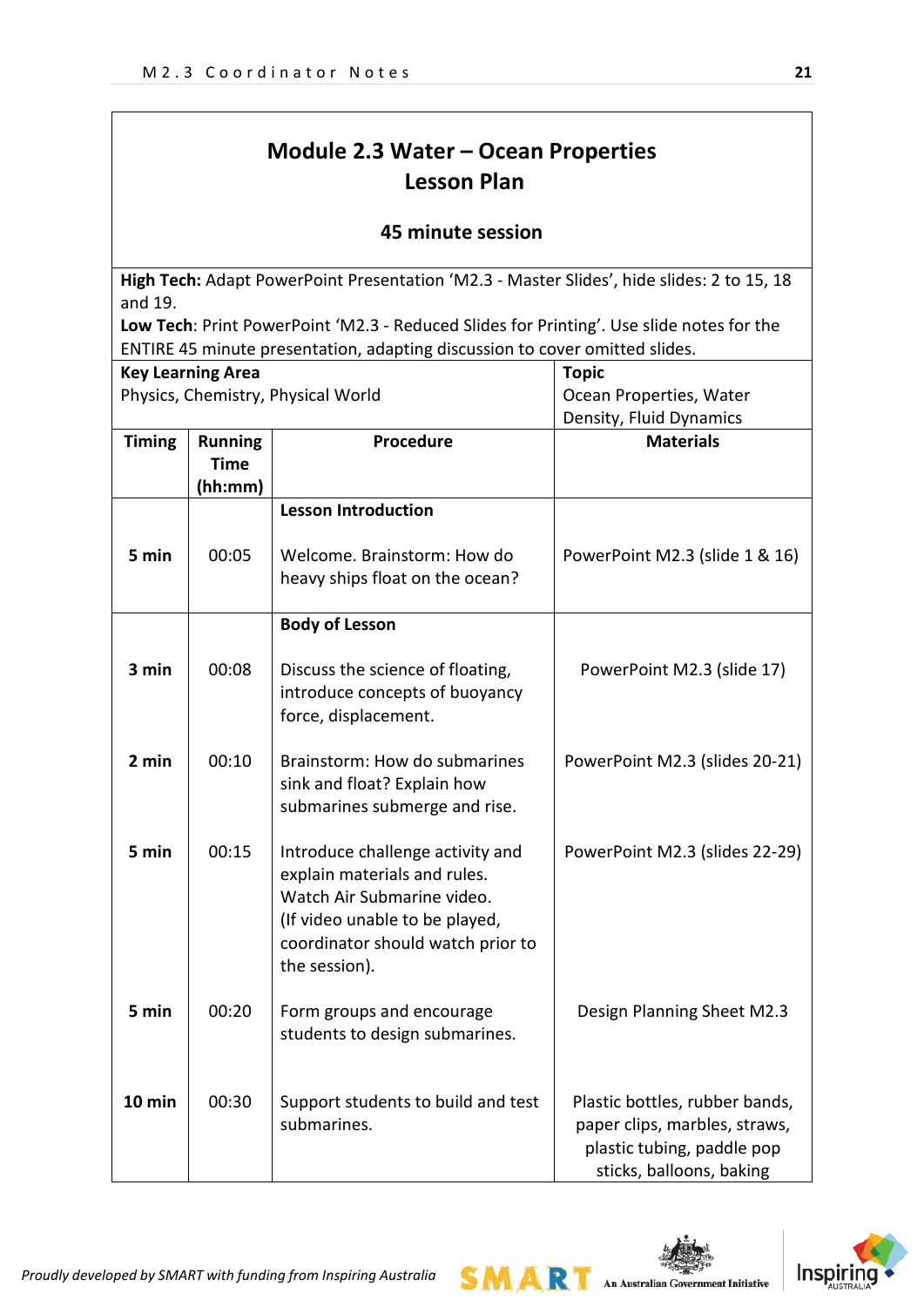| 10 min | 00:40         | Support groups to undertake<br>testing and scoring                                                          | powder, scissors, water proof<br>tape, Styrofoam / polystyrene,<br>bubble wrap, modelling clay,<br>butter knives (ballast), cotton<br>balls. Water tubs, water.<br>Scoresheet M2.3 |
|--------|---------------|-------------------------------------------------------------------------------------------------------------|------------------------------------------------------------------------------------------------------------------------------------------------------------------------------------|
| 5 min  | 01:15<br>END. | <b>Lesson Conclusion</b><br>Clean up. Discussion about the<br>session, submarine designs were<br>effective. |                                                                                                                                                                                    |

*If time permits, conduct experiment E2.3.3 Float and Sink (Buoyancy). Refer to Slide 18.*

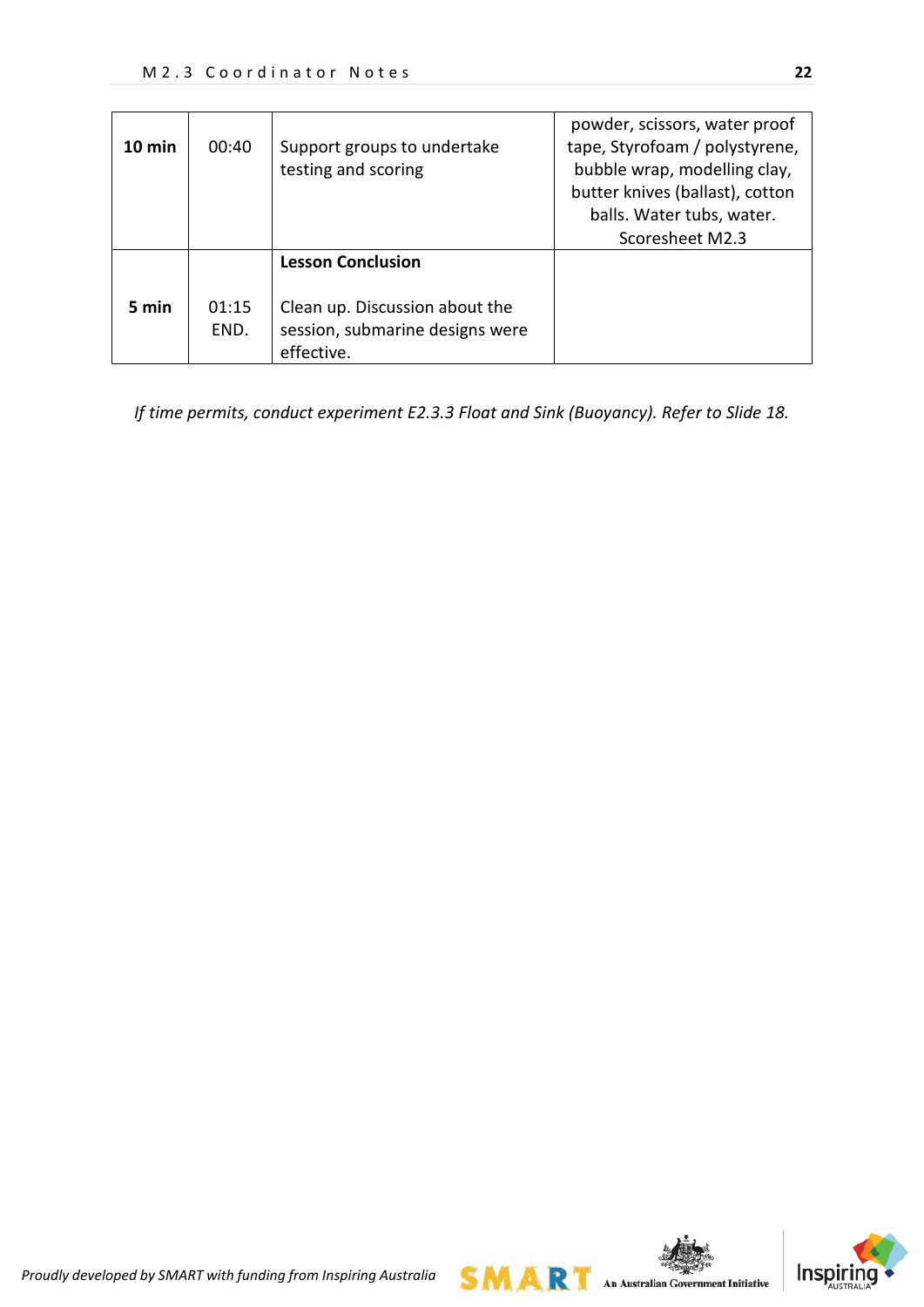# **Module 2.3 - References**

## **Oceans and Currents**

[https://www.ausmarinescience.com/marine-science-basics/oceanography-of](https://www.ausmarinescience.com/marine-science-basics/oceanography-of-australia/)[australia/](https://www.ausmarinescience.com/marine-science-basics/oceanography-of-australia/)

[https://www.csiro.au/en/Research/Environment/Oceans-and](https://www.csiro.au/en/Research/Environment/Oceans-and-coasts/Australasian-ocean-currents)[coasts/Australasian-ocean-currents](https://www.csiro.au/en/Research/Environment/Oceans-and-coasts/Australasian-ocean-currents)

<http://www.abc.net.au/science/articles/2005/09/08/2043133.htm>

<https://www.nationalgeographic.org/media/ocean-currents-and-climate/>

## **Water Density & Buoyancy**

[http://splash.abc.net.au/home#!/media/106652/?id=106652](http://splash.abc.net.au/home)

[https://www.exploratorium.edu/science\\_explorer/watertrick.html](https://www.exploratorium.edu/science_explorer/watertrick.html)

<https://www.britannica.com/biography/Archimedes>

[https://www.ck12.org/book/CK-12-Physical-Science-For-Middle-](https://www.ck12.org/book/CK-12-Physical-Science-For-Middle-School/r1/section/14.2/)[School/r1/section/14.2/](https://www.ck12.org/book/CK-12-Physical-Science-For-Middle-School/r1/section/14.2/)

## **Submarine Challenge & Facts**

<https://youtu.be/aNF25kuYwaY>

[http://www.submarinesafaris.com/kids\\_build\\_your\\_own\\_submarine.php](http://www.submarinesafaris.com/kids_build_your_own_submarine.php)

<http://www.informit.com/articles/article.aspx?p=413663&seqNum=2>

<http://www.sciencekids.co.nz/sciencefacts/vehicles/submarines.html>



**SMAR** An Australian Government Initiative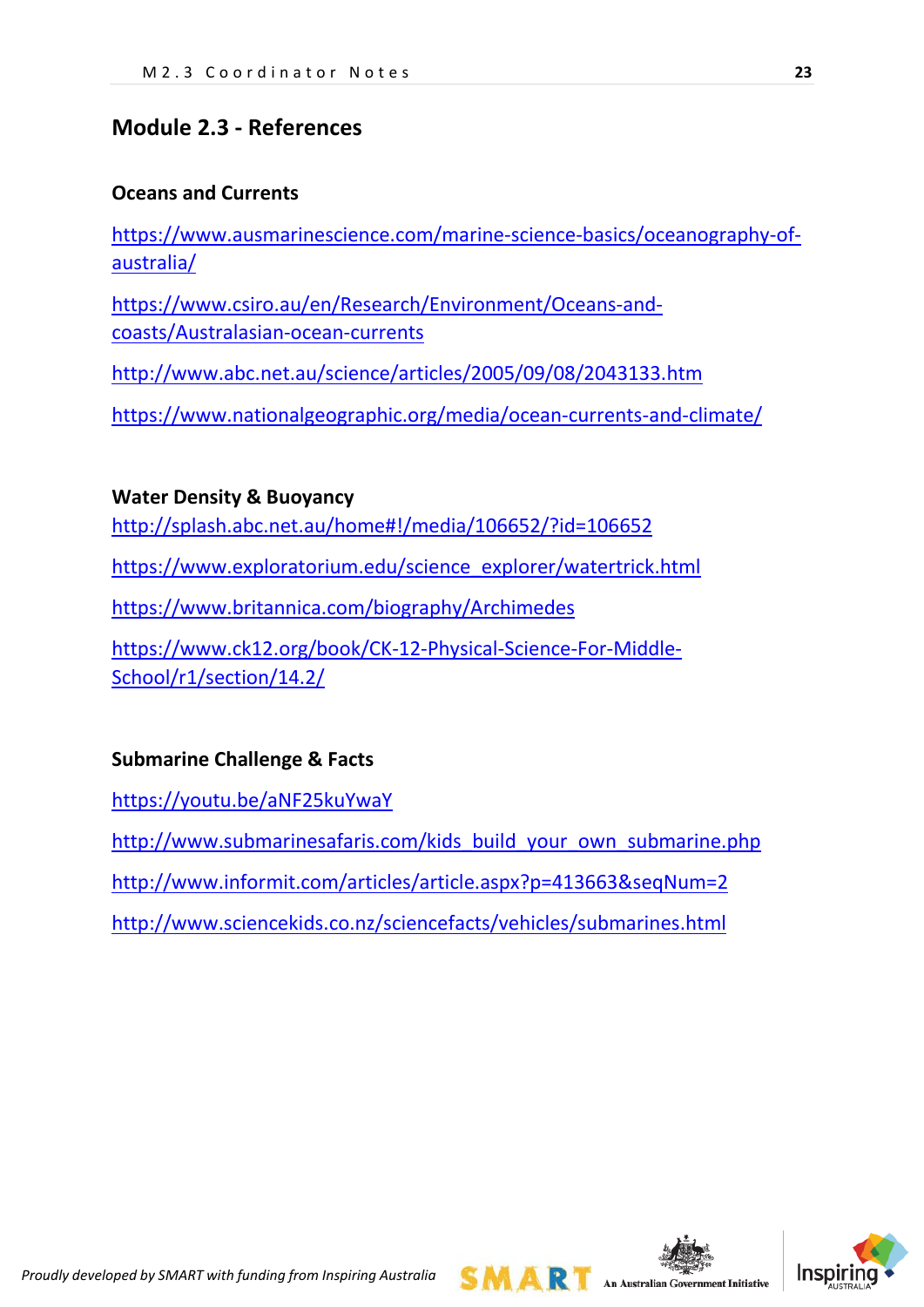# **Module 2.3 - Required Materials**

- Pens, pencils and writing paper are generally required every session.
- Students may like to bring a note pad to record their observations and ideas.
- A group usually refers to 2 4 students.

| <b>Activity</b>                          | <b>Material</b>                                                  | <b>Amount</b>            | Where can I find it?              |
|------------------------------------------|------------------------------------------------------------------|--------------------------|-----------------------------------|
| All sessions                             | PowerPoint Slides*<br>(digital, or printed)                      | 1 per coordinator        | <b>Coordinator Package</b>        |
| All sessions                             | Printed PowerPoint*<br><b>Slide Notes</b>                        | 1 per coordinator        | <b>Coordinator Package</b>        |
| All sessions                             | <b>Printed Lesson</b><br>Plan                                    | 1 per coordinator        | <b>Coordinator Package</b>        |
| All sessions                             | <b>Printed Module 1</b><br><b>Risk Assessment</b>                | 1                        | <b>Coordinator Package</b>        |
| All sessions                             | Computer, Data<br>Projector, Screen                              | $\mathbf{1}$             | Venue                             |
| Submarine<br>Challenge<br>(All Sessions) | Plastic PET drink<br>bottles /<br>dishwashing liquid<br>bottles. | 1-2 per student          | Recycled or supermarket.          |
|                                          | Cutlery (spoons /<br>butter knives)                              | 2 per group<br>(ballast) | Recycled or supermarket.          |
|                                          | Rubber bands                                                     | 3 per student            |                                   |
|                                          | Paper clips                                                      | 5 per student            |                                   |
| Note: Items are                          | Paddle pop sticks                                                | 5 per student            | Supermarket /                     |
| suggestions.                             | <b>Straws</b>                                                    | 3 per student            | <b>Stationary Shop</b>            |
| Add and subtract                         | <b>Balloons</b>                                                  | 2 per student            |                                   |
| materials to suit<br>your group and      | <b>Baking Powder</b>                                             | 1 tablespoon/<br>group   |                                   |
| location.                                | <b>Cotton balls</b>                                              | 3 per group              |                                   |
|                                          | Paper Towel                                                      | 3 rolls                  |                                   |
|                                          | Scissors                                                         | 1 per group              |                                   |
|                                          | Large tub (30L)                                                  | $2 - 3$                  | Variety store or<br>hardware shop |
|                                          | Water proof tape                                                 | $2 - 3$ rolls            | Hardware shop                     |
|                                          | Rubber / plastic                                                 | 1 to 5 metre, share      | Hardware shop                     |
|                                          | tubing                                                           | between groups           |                                   |
|                                          | <b>Marbles</b>                                                   | $5 - 10$ per group       | Supermarket or toy shop           |
|                                          | Modelling clay                                                   | 1 piece per student      | Craft shop                        |

**Required materials list continues on next 2 pages**

**SMART** An Australian Government Initiative

\* PowerPoint Slides have been provided as a Master Slide Set for a 120 minute (or 2 x 60 minute) session duration. Hide/ omit slides as noted in lesson plans for delivery of shorter session durations.

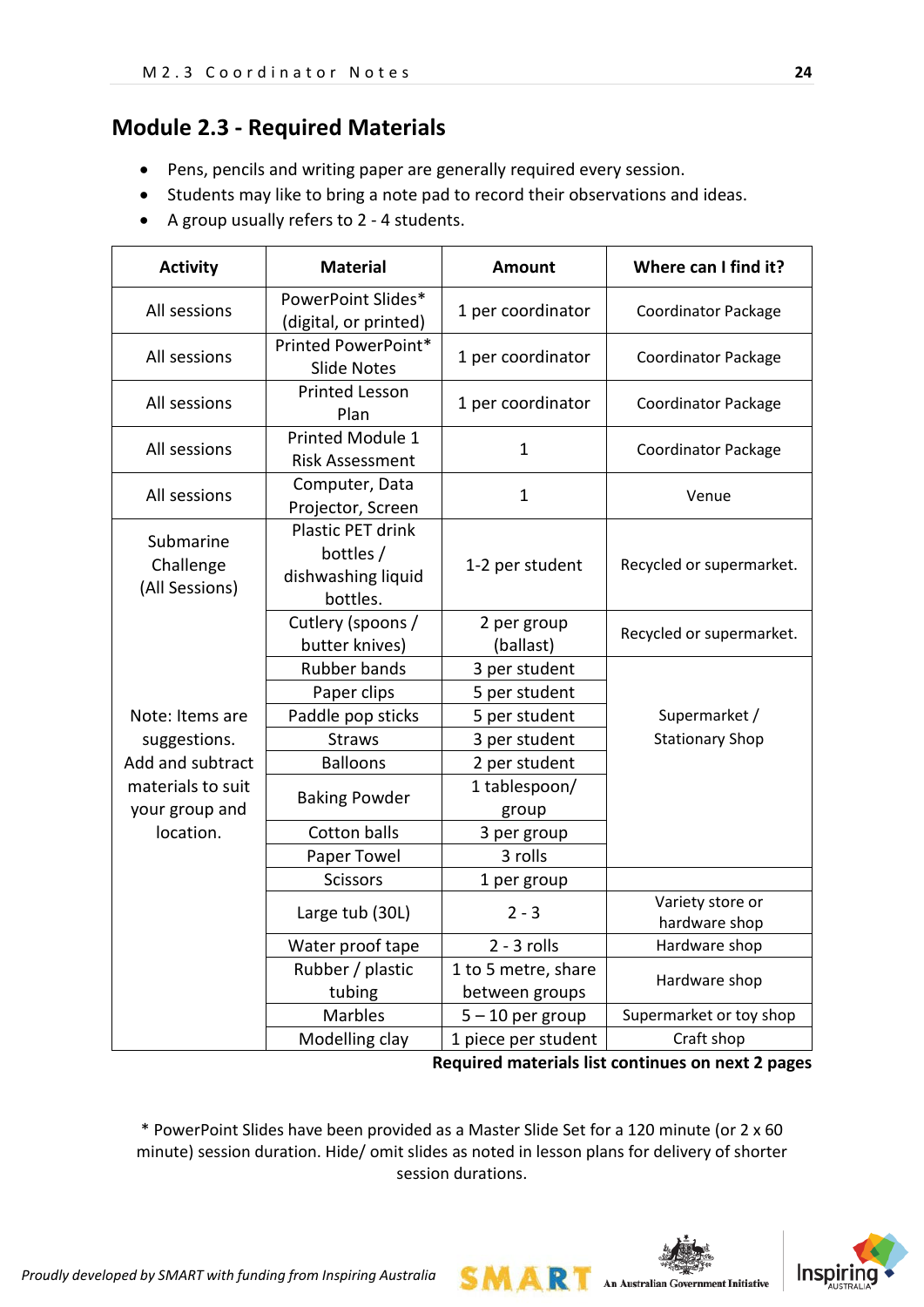| <b>Activity</b>                                        | <b>Material</b>                                                | <b>Amount</b>                       | Where can I find it?                        |
|--------------------------------------------------------|----------------------------------------------------------------|-------------------------------------|---------------------------------------------|
|                                                        | Cups / jars                                                    | 2 per group                         | Supermarket /recycled                       |
| Experiment                                             | Paper towel                                                    | 2 rolls                             | supermarket                                 |
| E2.3.4 'Float or                                       | Shallow tray                                                   | 1 per group                         | Supermarket/recycled                        |
| Sink' (Salt Content)                                   | soap                                                           | 1 piece (20 cent<br>size) per group | supermarket                                 |
|                                                        | water                                                          | 300ml per group                     | Venue or supermarket                        |
| 120 minute, 2 x                                        | salt                                                           | 1⁄4 cup per group                   |                                             |
| 60 minute session                                      | Food colouring                                                 | A few drops per<br>group            | supermarket                                 |
|                                                        | spoons                                                         | 1 per group                         | Supermarket /recycled                       |
|                                                        | Small objects<br>(e.g. Lego,<br>marbles, paper<br>clips, cork) | Shared across all<br>groups         | Recycled                                    |
| Experiment                                             | Red and blue food<br>colouring                                 | A few drops per<br>group            | supermarket                                 |
| E2.3.1 'Water                                          | Clear cups / jars                                              | 4 per group                         | Supermarket/recycled                        |
| Density'                                               | Shallow tray                                                   | 1 per group                         | Supermarket /recycled                       |
| (Temperature)                                          | Plastic cards (or<br>thick cardboard)                          | $1 - 2$ per group                   | Supermarket, recycled<br>or stationary shop |
|                                                        | spoons                                                         | 2 per group                         | Supermarket /recycled                       |
| 120 minute, 2 x 60<br>minute, 90 minute,               | Warm water                                                     | Approx. 500ml<br>per group          | Venue, supermarket                          |
| and 75 minute<br>sessions                              | Cold water                                                     | Approx. 500ml<br>per group          | Venue, supermarket                          |
|                                                        | Kettle                                                         | 1 per session                       | Venue, supermarket<br>or recycled           |
|                                                        | Clear cups / jars                                              | 4 per group                         | Supermarket/recycled                        |
|                                                        | Clear straws                                                   | 1 per student                       | Supermarket                                 |
| Experiment E2.3.2<br>'Water Density' (Salt<br>Content) | Red, yellow and<br>green food<br>colouring                     | A few drops per<br>group            | supermarket                                 |
|                                                        | Salt                                                           | 3 tablespoons per<br>group          | supermarket                                 |
|                                                        | spoons                                                         | 1 per group                         | supermarket /recycled                       |
| 120 minute, 2 x 60<br>minute, 90 minute,               | water                                                          | Approx. 450ml<br>per group          | Venue, supermarket                          |
| and 75 minute<br>sessions                              | Paper towel                                                    | 1 roll                              | supermarket                                 |

**Required materials list continues on next page**

**SMART** An Australian Government Initiative